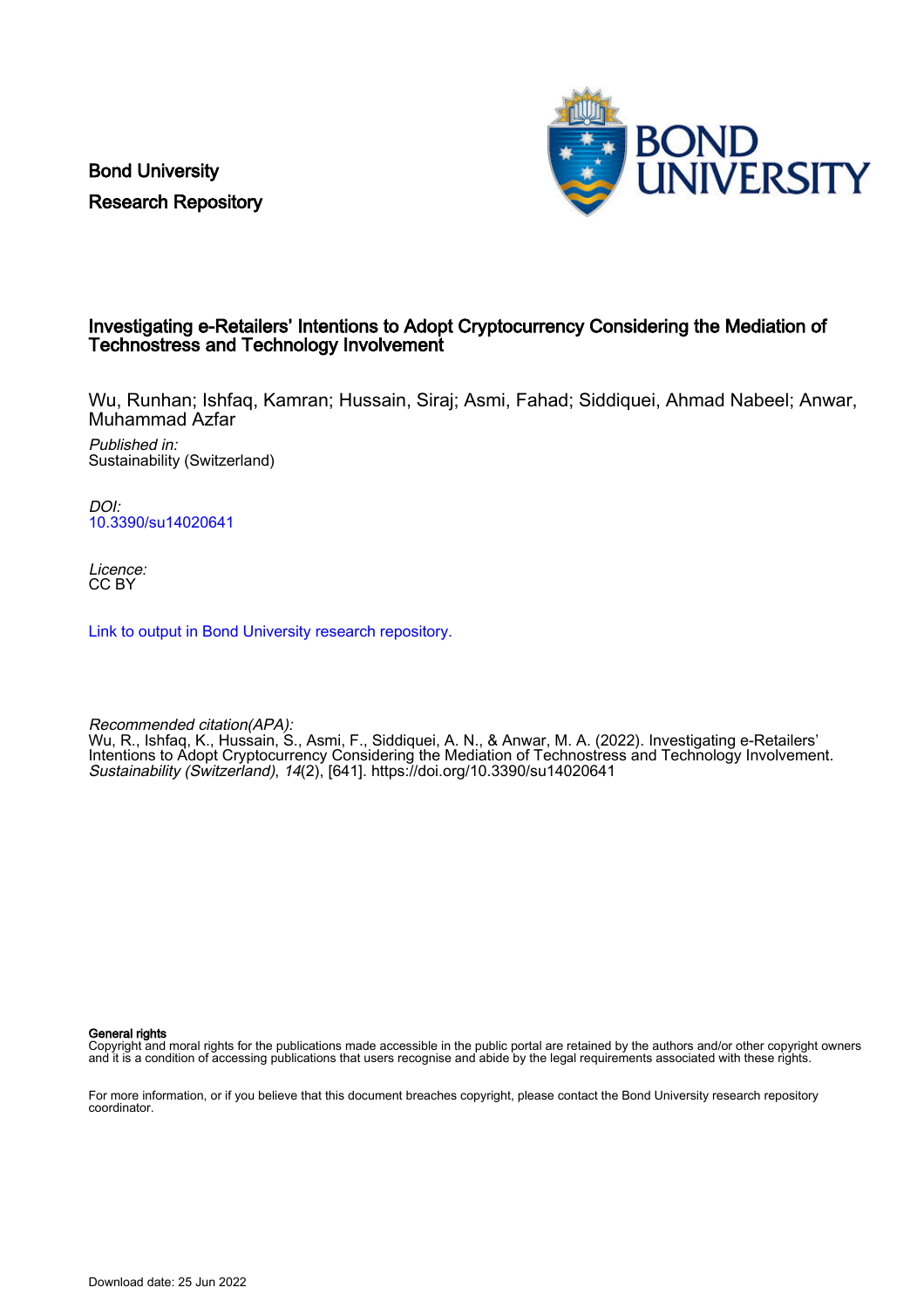

*Article*



# **Investigating e-Retailers' Intentions to Adopt Cryptocurrency Considering the Mediation of Technostress and Technology Involvement**

**Runhan Wu <sup>1</sup> , Kamran Ishfaq <sup>2</sup> , Siraj Hussain 2,\*, Fahad Asmi 3,[\\*](https://orcid.org/0000-0002-3260-4277) , Ahmad Nabeel Siddiquei [4](https://orcid.org/0000-0002-1209-5401) and Muhammad Azfar Anwar <sup>5</sup>**

- <sup>1</sup> School of Business, East China University of Science and Technology, Shanghai 200237, China; runhanwu@mail.ecust.edu.cn
- <sup>2</sup> Department of Sociology, Bahauddin Zakariya University, Multan 60800, Pakistan; dr.kamran@bzu.edu.pk<br><sup>3</sup> Department of Science and Technology of Communication, University of Science and Technology of China
- <sup>3</sup> Department of Science and Technology of Communication, University of Science and Technology of China, Hefei 230026, China
- <sup>4</sup> Bond Business School, Bond University, Gold Coast 4226, Australia; asiddiqu@bond.edu.au<br><sup>5</sup> Besearch Institute of Business Apelytics and Supply Chain Management, College of Management
- <sup>5</sup> Research Institute of Business Analytics and Supply Chain Management, College of Management, Shenzhen University, Shenzhen 518060, China; azfar@szu.edu.cn
- **\*** Correspondence: siraj.raza@bzu.edu.pk (S.H.); fasmie@ustc.edu.cn (F.A.)

**Abstract:** Cryptocurrencies have transgressed ever-changing economic trends in the global economy, owing to their conveyance, security, trust, and the ability to make transactions without the aid of formal institutions and governing bodies. However, the adoption of cryptocurrency remains low among stakeholders, including e-retailers. Thus, the current work explores the intentions of e-retailers in the Asia and Pacific region to adopt cryptocurrencies. This study considers the TAMbased SOR, with a combination of non-cognitive attributes (compatibility and convenience) proposed as stimuli for e-retailers to adopt the examined cryptocurrencies. The findings indicate that the proposed non-cognitive attributes are critical in determining e-retailers' technostress (emotional state). Moreover, it was found that technostress among e-retailers profoundly impacts their intentions to adopt cryptocurrency in business settings. Meanwhile, regulatory support communication can be used to help regulatory bodies and governing institutions control the future economy worldwide. The proposed study offers significant theoretical and practical contributions through its investigation of eretailers' intentions to adopt cryptocurrency for the first time in the particular context of technostress and regulatory support.

**Keywords:** cryptocurrency; e-retailers; compatibility; regulatory support; technostress; TAM-based SOR

# <span id="page-1-0"></span>**1. Introduction**

Emerging financial technologies (also referred to as fintech) have abruptly transformed traditional e-commerce markets [\[1\]](#page-17-0). Fintech refers to the unique type of technology related to the improvement, automation, use, and delivery of financial services based on technobased convenience in the financial sector, which increases ease-of-use by providing roundthe-clock availability [\[2\]](#page-17-1), accessibility [\[3\]](#page-17-2), and security [\[4\]](#page-17-3). Fintech has assisted corporations, retailers, and consumers in carrying out their financial processes and operations efficiently, easily, transparently, and securely [\[5\]](#page-17-4). It is a consumer-oriented phenomenon intended to provide confidentiality and control. Moreover, cryptocurrency offers an irreversible, debt-free, and global solution. Fintech is also challenging the current best practices of the conventional financial system, as it is eliminating the role of intermediaries and third-party governance [\[6\]](#page-17-5).

Consequently, digital currencies are becoming increasingly relevant in the financial industry. However, they still have a low adoption rate. The most significant challenges encountered by the financial industry, including consumers and retailers, are price volatility



**Citation:** Wu, R.; Ishfaq, K.; Hussain, S.; Asmi, F.; Siddiquei, A.N.; Anwar, M.A. Investigating e-Retailers' Intentions to Adopt Cryptocurrency Considering the Mediation of Technostress and Technology Involvement. *Sustainability* **2022**, *14*, 641. [https://doi.org/10.3390/](https://doi.org/10.3390/su14020641) [su14020641](https://doi.org/10.3390/su14020641)

Academic Editor: Xuesong Zhai

Received: 18 October 2021 Accepted: 24 November 2021 Published: 7 January 2022

**Publisher's Note:** MDPI stays neutral with regard to jurisdictional claims in published maps and institutional affiliations.



**Copyright:** © 2022 by the authors. Licensee MDPI, Basel, Switzerland. This article is an open access article distributed under the terms and conditions of the Creative Commons Attribution (CC BY) license [\(https://](https://creativecommons.org/licenses/by/4.0/) [creativecommons.org/licenses/by/](https://creativecommons.org/licenses/by/4.0/)  $4.0/$ ).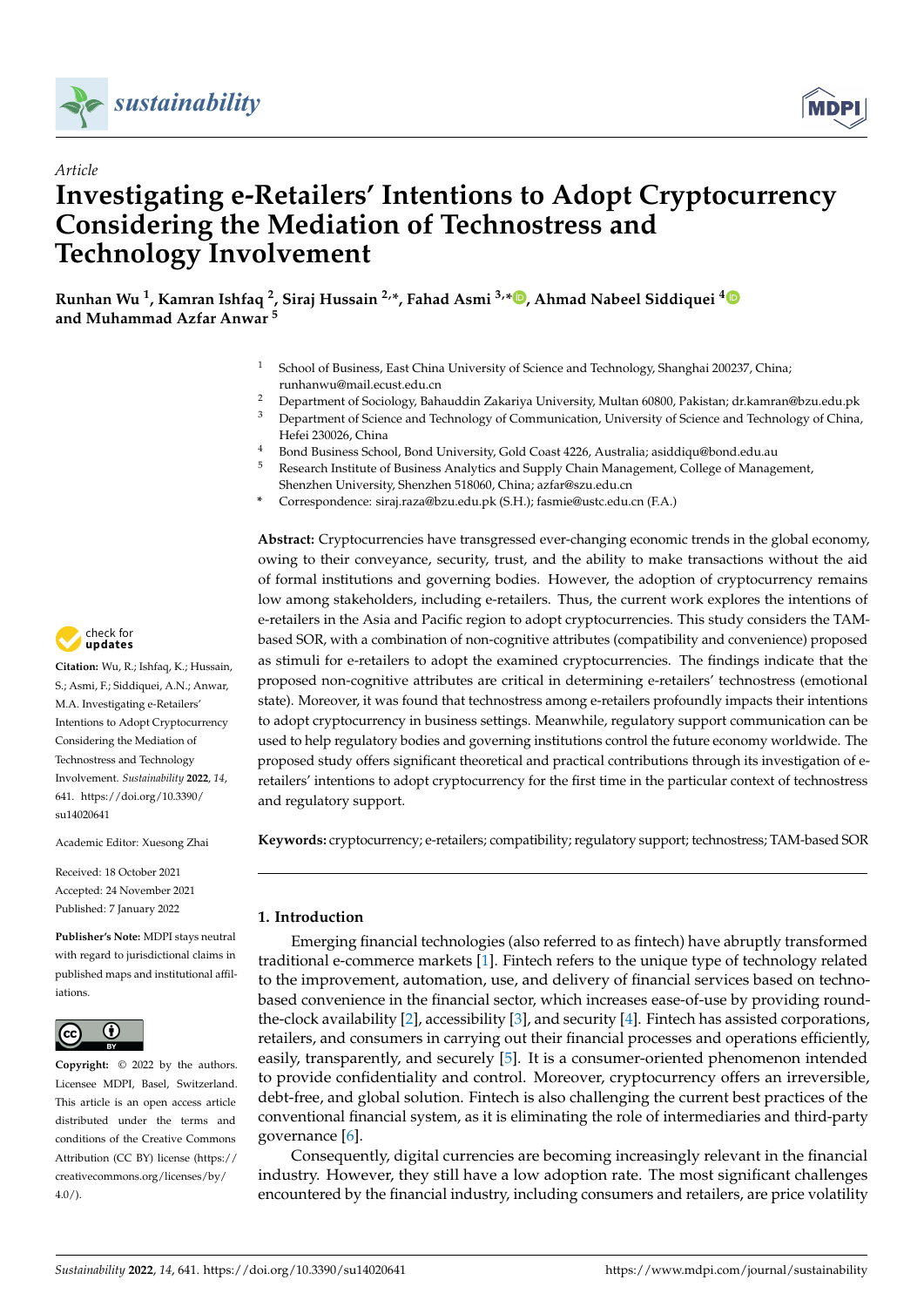and inconsistent market flux [\[7\]](#page-17-6). Other obstacles include identity theft, credit risks, internet fraud, fraudulent cards, and insecure monitoring systems [\[8\]](#page-17-7). However, COVID-19 has changed the traditional market economy and made room for new trends, where fintech has attracted stakeholders who are eager to adopt techno-based solutions in commercial and non-commercial settings [\[9\]](#page-17-8). Recent regulatory initiatives include strict measures that are thought to be critical for the growth, success, and adoption of cryptocurrencies in China [\[10\]](#page-17-9) and South Korea [\[11\]](#page-17-10).

Bitcoin has ushered in a new era of rapid cryptocurrency adoption. The cryptocurrency market grew from 66 million to 100 million participants between May 2020 and February 2021 [\[12\]](#page-17-11). Data concerning usage in 55 countries reveals that 31% of Nigerian citizens are crypto users. By 2020, one in every three Nigerians reported using crypto, while only 6% of Americans reported the same. The higher use of crypto in Nigeria is due to cheap transactions, instant payments through cell phones, and double-digit inflation. Substantial proportions of crypto users or investors are also reported in Vietnam (21%), South Africa (17.8%), the Philippines (19%), Peru (16%), Turkey (16%), Colombia (15.3%), Argentina (14.3%), and Indonesia (13%). Interestingly, it has been reported that Latin America reflected a double-digit population percentage of crypto users, while Greece and Switzerland are the only European countries in the top 10 global users of cryptocurrency [\[12\]](#page-17-11).

The literature also highlights that the recent upsurge in the economic worth of the world's leading cryptocurrencies is gaining the attention of key stakeholders in commercial markets (including consumers, product or service providers, suppliers, and logisticians). Therefore, the following research questions for the current research have been proposed.

- RQ1: How can the technological characteristics of cryptocurrencies help explain eretailers' attitudes toward them?
- RQ2: How can e-retailers' attitudes define their intentions to adopt and accept cryptocurrency as a mode of payments and transactions?
- RQ3: How can regulatory force affect e-retailers' choices to adopt and accept cryptocurrency as a mode of payments and transactions?

One of the novelties of the present work is that we bifurcated attitudes toward cryptocurrency into uncertainty-based technostress and e-retailers' involvement. Technostress and involvement were examined to underline the dynamics of these two distinctive attitudes while shaping e-retailers' intentions to adopt cryptocurrencies in business settings. Moreover, recent changes in cryptocurrency policies in the countries with the most cryptocurrency users in Asia and the Pacific region are critical to defining and outlining the future of cryptocurrencies in this region.

This study accomplishes the objective of framing the behavioral modeling of e-retailers. Moreover, it contributes to the academic sphere through its novelty of using regulatory support and technostress to examine e-retailers' intentions to adopt cryptocurrency.

## **2. Literature**

## *2.1. Empirical Background*

Cryptocurrency is an emerging, technologically-mediated payment method that facilitates exchange value between buyers and sellers without exposing their identities and while bypassing the need for third-party channels, such as financial institutions [\[13\]](#page-17-12). Cryptocurrency is a depiction of digital value that is independently created without the interference of any central bank or authority. This unique payment method provides consumers and retailers with a broad spectrum of exchanges while neglecting traditional payment service providers and their regulations [\[14\]](#page-17-13). By contrast, cryptocurrency-based payment methods are based on peer-to-peer networks that are maintained by computer nodes equipped with the power to operate the network and software [\[15\]](#page-17-14).

Cryptocurrency has uncovered new transaction mechanisms that have benefited stakeholders, retailers, and consumers. The irreversible function of cryptocurrencies increases trust, security, and popularity in the aforementioned context. Transactions are completed within a few minutes, and the users' geographic locations remain confidential [\[16\]](#page-17-15).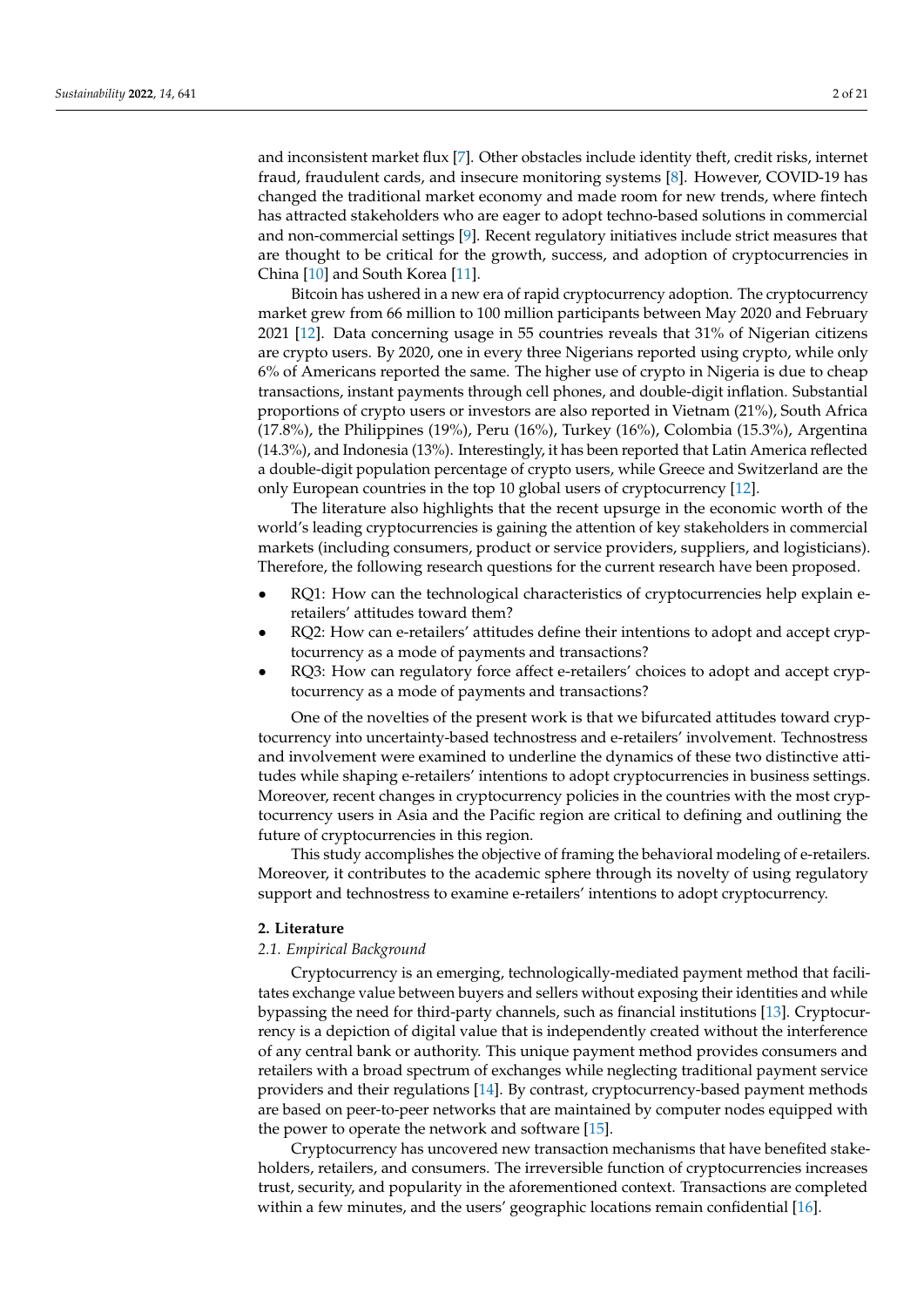The context of cryptocurrency buyers or customers has been studied extensively. There is an upward trend in the use of cryptocurrencies owing to the comfort and confidence associated with digital currency [\[7\]](#page-17-6). This lowers risk among its users and grows their wealth while they interact with socially distant and unknown service providers via this technologically developed medium [\[1\]](#page-17-0).

Albayati emphasized that experience and regulatory support predict customers' reliance on cryptocurrency [\[17\]](#page-18-0). In another work, Wani and Ali [\[18\]](#page-18-1) explored consumers' intentions to use cryptocurrency (bitcoin) and revealed that its perceived usefulness, ease of use, and risk might refine usage intentions. Conversely, the aforementioned study by Albayati et al. found that consumers do not think of bitcoin as a technology; instead, they consider it a new and secure form of money (i.e., an asset) [\[17\]](#page-18-0).

Interestingly, during the COVID-19 pandemic, cryptocurrencies were seen as a secure payment and transaction method, as they reduced the need for physical interactions between people [\[19\]](#page-18-2). According to a report by the Chartered Professional Accountants of Canada, users prefer to adopt technological innovations that positively correlate with legislation and legitimacy. Furthermore, perceived risk is the most vital factor determining consumers' decisions to use bitcoin because it can increase its market cap through enhanced user conviction [\[20\]](#page-18-3). Cryptocurrencies have become a substantial exchange of value among consumers, as they fulfill current market needs [\[4\]](#page-17-3).

Maria Goreti argued that cryptocurrencies are redefining the financial industry as consumers demonstrate a growing preference for digital currencies since secure facilitating conditions are currently available for the active stakeholders of the commodity (cryptocurrencies). Arias-Oliva et al. examined the factors that influence people's decisions to use bitcoin in Spain, citing facilitating conditions, effort expectancy, and performance expectancy as strong predictors [\[21\]](#page-18-4). Nonetheless, a minimal portion of the literature explores the current scenario where business entities or retailers are adopting cryptocurrencies to fulfill market demands by adapting to emerging trends in fintech (i.e., cryptocurrencies).

Only a few studies have investigated technologically-mediated payment adoption methods by business entities or suppliers [\[22\]](#page-18-5). Hove and Karimov investigated retailers' views on the risks of adopting digital payment methods in central Asia [\[23\]](#page-18-6). They revealed that only retailers who offer highly valued products or services accept cryptocurrencies. Moreover, Grüschow et al. analyzed the credit efficiency and cost of various payment instruments according to data collected from an immense online retailer in the fashion industry [\[24\]](#page-18-7). Surprisingly, a large number of sales were made through prepayment methods. However, small-value products are usually transacted through invoices.

Polasik et al. conducted a study on 108 retailers from different countries to seek the significance of bitcoin in retailers' sales [\[7\]](#page-17-6). Interestingly, the researchers determined that bitcoin has significant importance among small retailers and startups in developing countries, as well as those with a shadow economy. Interestingly, bitcoin is the most wellrecognized cryptocurrency by consumers, retailers, and business entities. Hung et al. [\[25\]](#page-18-8) explored how trading activities affect price discovery within bitcoin markets. They reported that the trading activities of retailers were negatively associated with price discovery, which ultimately destabilizes the market.

Regarding the regional distribution and concentration of retailers who accept cryptocurrency, there is a large proportion of such retailers in Europe and North America. However, the largest concentrations of crypto-accepting retailers are in the Asia-Pacific region, Africa, Latin America, and the Middle East. Although few companies accept bitcoin, some of them are massive multinational companies, such as Microsoft, Dell, Wikipedia, Virgin Atlantic, and Expedia.

Many impediments limit retailers' intentions to adopt cryptocurrencies. For one, cryptocurrency lags behind traditional currencies owing to its high price volatility factor. Abrupt crashes of crypto markets have surprised crypto users and retailers. The magnitude of the fluctuation is higher than expected, creating uncertainty in the market. Similarly, people who own a notable share of bitcoins can manipulate the market, which also affects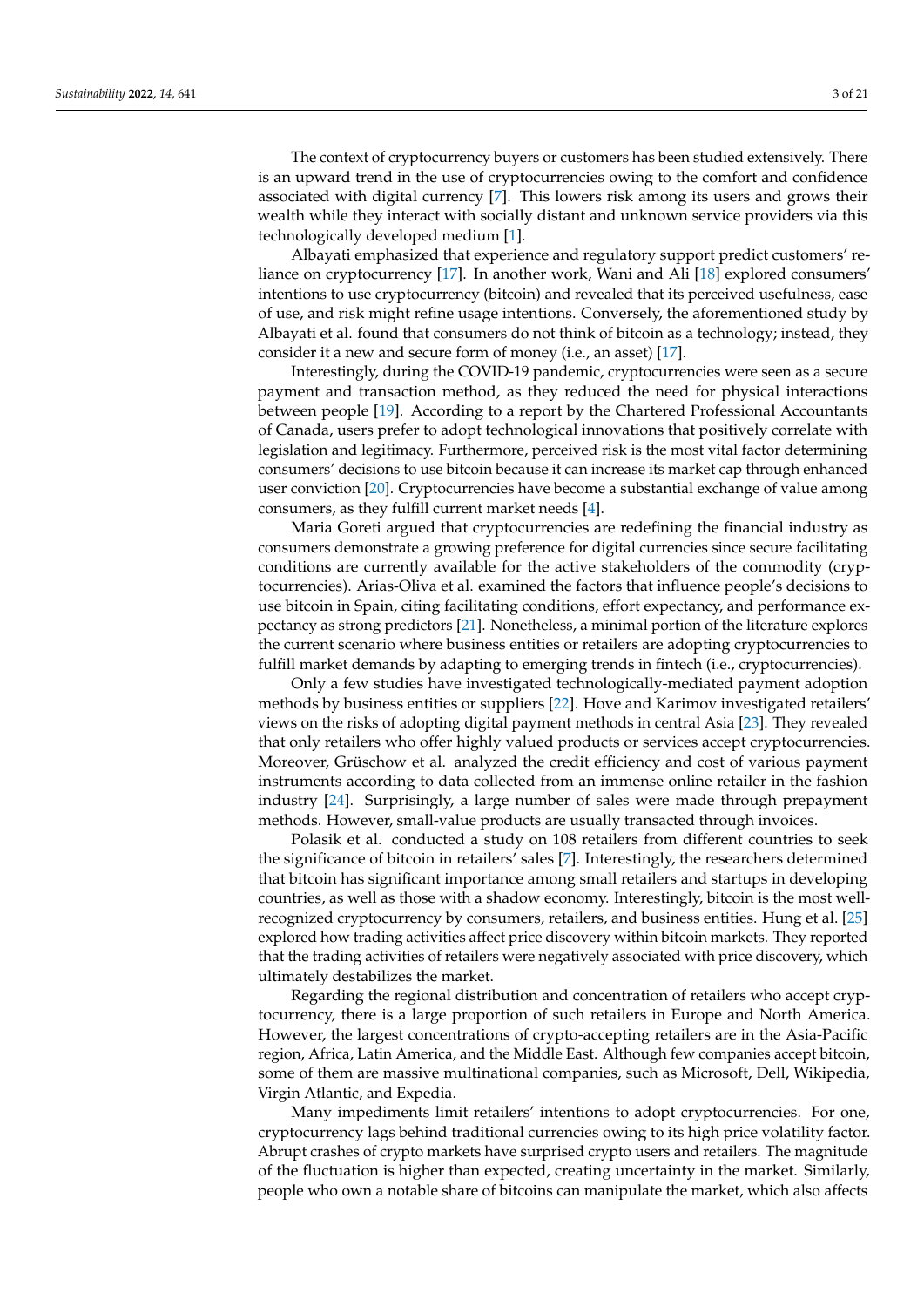retailers' willingness to adopt cryptocurrency. Further empirical evidence suggests that these factors are consequences of a lack of training and that the institutional adoption of cryptocurrencies can increase its users.

Additionally, financial organizations such as Venmo and Paypal increased their consumer bases from various demographics after deciding to accept cryptocurrency. Another training-related barrier limiting the use of cryptocurrency is the new platforms used to enter crypto markets. However, this hurdle can be removed by including platforms that consumers and retailers are already using. Although some information is known, the current literature contains a gap regarding e-retailers' intentions to adopt cryptocurrencies.

## *2.2. Theoretical Background*

Rogers' theory of innovation diffusion is the earliest instance of persuasive psychological modeling for technology or innovation adoption [\[26\]](#page-18-9). Rogers argued that innovation adoption begins with knowledge, which gives way to persuasion, decision-making, implementation, and the confirmation to accept or reject an innovation [\[18\]](#page-18-1). Among other prominent persuasive psychological models contributing to IS research, the theory of reasoned action, first proposed by Ajzen and Fishbein [\[27\]](#page-18-10), is of particular value. It states the importance of two aspects—attitudes and subjective norms—while determining individuals' behavioral intentions.

Moreover, Albert Bandura's (1986) work in the field of psychology and social sciences proposed the social cognitive theory. This theory mentions that cognitive competence directs one's behavioral intention to use a technology [\[28\]](#page-18-11). Davis (1989) extended the theory of technology acceptance model in developing the theory of reasoned action. Moreover, the technology acceptance model (TAM) asserts that perceived usefulness and perceived ease of use can determine a person's intention to use technology.

Ajzen's (1991) theory of planned behavior is one of the best-known technologyadoption models. Ajzen argued that attitudes, subjective norms, and perceived control influence the behavioral intentions of an individual. Taylor and Todd (1995) combined the TPB and the TAM into what is known as the decomposed theory of planned behavior.

Apart from the theoretical models mentioned above, the contribution of UTAUT [\[29\]](#page-18-12) and UTAUT2 [\[30\]](#page-18-13) are prominent. Several research initiatives have employed biometrics to understand behavioral intentions [\[31](#page-18-14)[,32\]](#page-18-15). However, in the recent cryptocurrency adoption literature, the TPB [\[33](#page-18-16)[,34\]](#page-18-17) and TAM [\[17](#page-18-0)[,35\]](#page-18-18) have emerged as the most persuasive psychological models. Therefore, the authors of the present work adopted the TAM to address the research questions (stated in Section [1\)](#page-1-0).

To enhance the theoretical novelty of the current research, the authors proposed a TAM-based stimulus-organism-response (SOR), a neo-behavioristic theoretical framework initially formulated by Mehrabian and Russell (1974). According to SOR, individual responses usually trigger sensory factors in the environment. These specific responses, in turn, could persuade the individual to avoid or accept a particular domain [\[36](#page-18-19)[,37\]](#page-18-20). SOR also explains how external environmental cues might affect internal cognitive states, which helps define individual behavioral responses [\[38](#page-18-21)[,39\]](#page-18-22).

Mehrabian and Russell (1974) affirmed that the stimuli conceptualized the role of sensory variables in a particular milieu of the SOR framework. The *O* (organism) in SOR refers to the sentimental responses to external or environmental stimuli (Fu et al., 2020). It can be divided into three different states: (1) the extent of gratification (pleasure–displeasure), (2) the degree of mental activeness (arousal–non arousal), and (3) the sentiments of control on the actions (dominance–submissiveness) [\[40\]](#page-18-23). Notably, the SOR framework has a wide range of applications in academic research while underlining the behavioral mapping in the case of information system research [\[41\]](#page-18-24), environmental studies [\[42\]](#page-18-25), e-commerce [\[43\]](#page-18-26), hospitality [\[44\]](#page-18-27), pandemic [\[45\]](#page-18-28), and social and behavioral studies [\[46\]](#page-19-0).

The authors of the current research utilized TAM-based SOR as a unique theoretical model to examine e-commerce stakeholders' intentions to adopt cryptocurrency as a payment/transaction method in their business model(s). TAM-based SOR is a novelty of the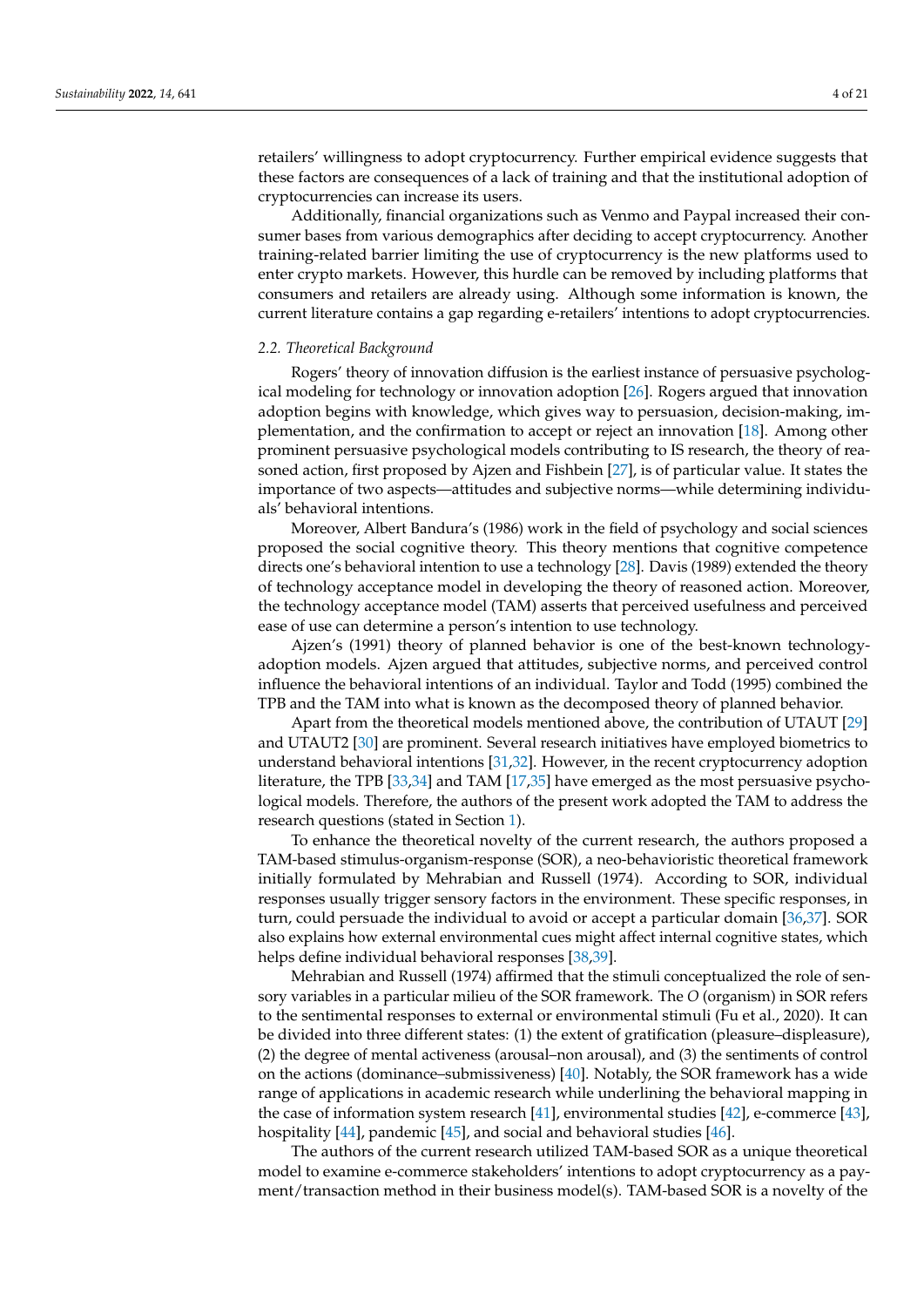current study intended to help address the role of extended/external attributes, which have previously been highlighted as a critical limitation of TAM [\[47\]](#page-19-1). Moreover, several studies were employed to embed, extend, and adapt the TAM with additional factors to maximize the variance explained while mapping retailers' intentions to adopt or avoid technology and innovations.

Considering the relationship between the empirical and theoretical backgrounds, the rationale underlying the current study is that there is an urgent need to map this particular phenomenon through behavioral modeling because there is a scarcity of studies that have used the TPB. However, in the present study, behavioral modeling has been executed through TAM-based SOR to explain e-retailers' behavioral intentions. The constructs proposed within the proposed TAM-based SOR framework will be discussed in the following section.

## <span id="page-5-0"></span>**3. Hypotheses Development**

#### *3.1. Stimuli*

A stimulus is any event or object that triggers a sensory or behavioral response in an organism. This effect is due to the internal evaluation of the stimuli in the organism, which may be conscious or unconscious. The particular stimuli of concern in the present study are TAM-based factors, namely perceived compatibility, efficacy, and technological characteristic (functional transparency). The research underlined these triggers across the spectrum of TAM-based perceived ease of use and usefulness. There has been a wide range of research on people's intentions to adopt cryptocurrency [\[48\]](#page-19-2). The current work contributes to the literature on this phenomenon by shedding light on TAM-based SOR.

Cryptocurrencies' compatibility with businesses is related to individuals' perception and understanding of their potential value and benefits. This compatibility can be achieved by incorporating cryptocurrency-based transaction or payment methods within the existing e-commerce environment. The compatibility of the innovation (i.e., cryptocurrency) is also subject to the adopter's needs, goals, and previous experiences [\[49\]](#page-19-3). Therefore, compatibility with a business increases an individual's intentions to adopt cryptocurrency [\[50\]](#page-19-4).

Plouffe et al. [\[51\]](#page-19-5) stated that compatibility is a vital factor affecting retailers' intentions to adopt digital innovations. Meanwhile, Wood et al. (2018) studied the adoption of bitcoin among 121 consumers and indicated that relative benefits, visibility, and compatibility significantly affected bitcoin adoption. Moreover, Ayedh et al. [\[52\]](#page-19-6) studied 200 Malaysians and highlighted that the compatibility, awareness, and facilitating conditions may determine the effect of interest in bitcoin.

In the present study, the researchers have adopted the definition used in a related study [\[53\]](#page-19-7), which stated that compatibility is a "perceptual construct that is fit between the IT and the work that triggers the employees to use the system." In the specific context of bitcoin, perceived compatibility researchers have claimed that compatibility is the fit between the cryptocurrency and the user's perceptions about adopting it. From the above discussion, the following hypothesis was put forth.

# **Hypothesis 1 (H1(a and b)):** *Perceived cryptocurrency compatibility with a business significantly affects a retailers' perceived technostress and degree of involvement with the technology.*

Perceived cryptocurrency functional transparency refers to how firmly users believe that the flow and processes associated with cryptocurrency are understandable and communicable. Functional transparency has been maintained in digital currencies through a clear peer-to-peer architecture in which privacy and security concerns are addressed by reliable encryption mechanisms [\[54\]](#page-19-8). Fundamentally, blockchain-based digital currencies keep the information flow more accountable and transparent, as the blockchain offers an environment for data immutability, transaction records, and irrevocable transactions [\[55\]](#page-19-9). Cryptocurrencies also reduce the risk of information theft and delay.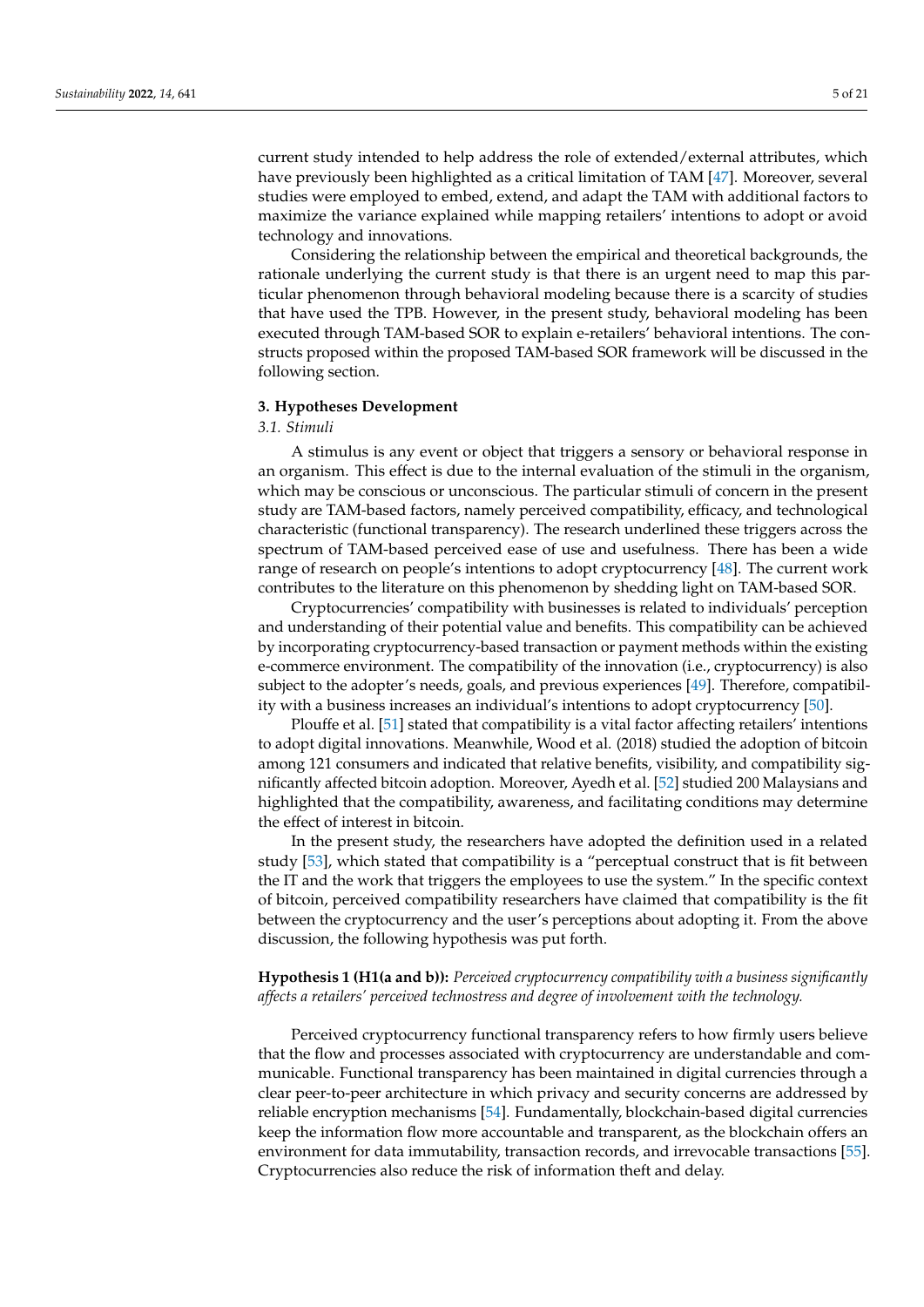Undoubtedly, cryptocurrency's functional transparency is vital to defining an individual's intentions to adopt it [\[56\]](#page-19-10). Authors have further explained the argument of Pardo et al. [\[57\]](#page-19-11) that transparency is an inventible part of the future of global trading practices. Thus, the following hypothesis has been proposed.

**Hypothesis 2 (H2(a and b)):** *Perceived cryptocurrency functional transparency significantly affects retailers' perceived technostress and degree of involvement with the technology.*

Perceived cryptocurrency efficacy is an individual's self-belief to transact, receive, share, or maintain the digital currency wallet. It can be thought of as a specialized view from the confidence of the individual to work in a blockchain-based environment [\[56\]](#page-19-10). In the context of the proposed spectrum of stimuli related to SOR, perceived cryptocurrency efficacy reflects the TAM-based perceived ease of use. Intentions to adopt the technology are primarily based on the utility, quality, and efficacy of the individuals. Thus, the new, easy avenues created by blockchain are increasing individuals' tendencies to adopt cryptocurrencies [\[58\]](#page-19-12). The elimination of the reliance on third-party service providers and reduced overhead transaction costs may further increase people's intentions to use cryptocurrencies [\[59\]](#page-19-13). Based on the above discussion, the following hypothesis was proposed.

**Hypothesis 3 (H3(a and b)):** *Perceived cryptocurrency efficacy significantly affects retailers' perceived technostress and their degree of involvement in the technology.*

## *3.2. Organism and Response*

Criag [\[60\]](#page-19-14) introduced the term "technostress," which refers to the cognitive state by which an individual fails to deal with technology healthily. It is also known as technoanxiety [\[61\]](#page-19-15), technophobia [\[62\]](#page-19-16), and digital depression [\[63\]](#page-19-17). Technostress can be caused by a high workload [\[64\]](#page-19-18), a low degree of efficacy [\[65\]](#page-19-19), the ability to counter the technology [\[66\]](#page-19-20), perpetual urgency [\[67\]](#page-19-21), and high expectations to work faster [\[68\]](#page-19-22). Li and Wang [\[69\]](#page-19-23) have argued that technostress negatively impacts individual commitment, performance, and productivity. The literature also states that individual self-efficacy is strongly associated with perceived ease of use and techno-anxiety [\[70\]](#page-19-24). In the context of IS research, technostress and its relationships with perceived ease of use and perceived usefulness have been researched intensively [\[70\]](#page-19-24). Technostress has been adopted per the stance of a related study [\[71\]](#page-19-25), which defined technostress as the "stress that user experience as a result of their use of information systems in the organizational context." Meanwhile, the present researchers have operationalized this as the failure to handle the information needed to counter cryptocurrency's technology. Hence, the following hypothesis has been proposed.

**Hypothesis 4 (H4):** *Perceived technostress (driven by techno-uncertainty) strongly influences retailers' intentions to adopt cryptocurrency in a business setting.*

Roger [\[72\]](#page-19-26) stated that attitude is a critical element influencing technology adoption. Atabek [\[70\]](#page-19-24) studied 51 university students and remarked that a positive attitude towards computers significantly determines the intention to accept an e-learning environment. Altawallbeh et al. [\[73\]](#page-19-27) found that positive attitudes directly influence technology adoption. Similarly, developing countries' lack of IT experience can hinder technology adoption [\[50\]](#page-19-4). Interestingly, individuals accept technological changes when they align with their practices and opinions [\[49\]](#page-19-3). Blockchain-based innovation serves as the basis of the technological attribute of transparency [\[74\]](#page-19-28). Moreover, the degree of adoption is associated with an individuals' self-efficacy [\[75\]](#page-20-0) and perceived ease of use [\[76\]](#page-20-1). Hence, the following hypothesis has been proposed.

**Hypothesis 5 (H5):** *Perceived technology involvement strongly influences retailers' intentions to adopt cryptocurrency in a business setting.*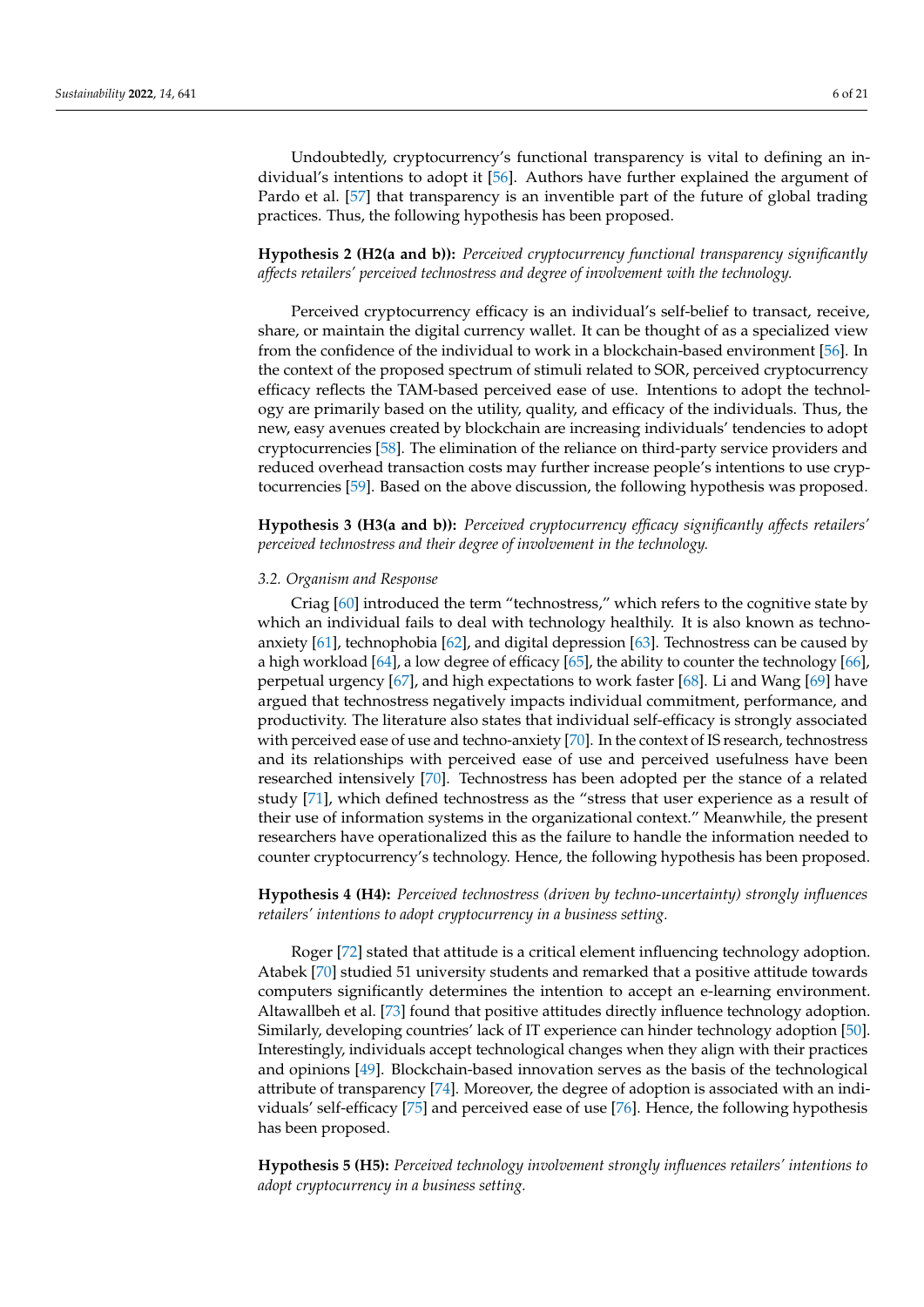## *3.3. Moderating Role of the Regulatory Environment*

The term 'regulatory environment' refers to the legal frameworks that are typically developed by governments or institutions to ensure that all obligations are met and that any violations by the consumers or service providers of technologies are avoided [\[17\]](#page-18-0). It significantly facilitates business and technological deployment monitoring in various regions while maintaining the interest of all stakeholders [\[77\]](#page-20-2). Legislation ensures the smooth operation of technologies under certain conditions [\[17\]](#page-18-0). In the context of cryptocurrencies, regulatory support is mandatory to avoid uncertainties. Also, strong governmental regulations and support can foster consumer trust in technology [\[78\]](#page-20-3). Nonetheless, the evolution of cryptocurrencies has encountered several problems regarding the absence or inconsistency of the laws and weak regimes [\[17\]](#page-18-0).

Efforts to regulate the legality of cryptocurrency will remain ineffective until digital rights, contracts, and money attain an appropriate place in the realm of civil rights. Consequently, the Australian Taxation Office (ATO) has proclaimed that digital currency is a commodity, as opposed to a currency; thus, it is not subject to the tax regulations defined by the authorities in different countries, such as Singapore and Canada. Bitcoin transactions are akin to a barter system, including in terms of tax regulations [\[79\]](#page-20-4).

In recent years, several governing bodies worldwide have formulated comprehensive regulatory reforms to address cryptocurrencies and related challenges regarding governance; a few examples are listed in Table [1.](#page-7-0)

| Region                                                          | <b>Reform Reporting</b><br>Date | Effect on                                    |
|-----------------------------------------------------------------|---------------------------------|----------------------------------------------|
| United States-Internal Revenue<br>Service (IRS)                 | February 2020                   | Customers, businesses,<br>governments        |
| Canada-Bitcoin exchange-traded<br>fund (ETF)                    | February 2021                   | Investment industry, money<br>services firms |
| United Kingdom-Financial Conduct<br>Authority (FCA)             | 1 April 2013                    | Taxation, governments                        |
| Japan-Payment Services Act (PSA)                                | May 2021                        | Governments, businesses                      |
| Australia-AML/CTF 2006)-Under<br>Section 5, crypto became legal | 2017                            | customers, properties,<br>taxation           |

<span id="page-7-0"></span>**Table 1.** Noticeable regulatory reforms in various countries.

Based on the overview of the existing evolution of the policy worldwide, the authors adopted the generalized view to accept the holistic nature of the study and encapsulate the concept of "regulatory support." The authors also emphasized the role of e-retailers' perceptions of related regulatory reforms in their lenience, friendliness, and supportive nature. Blockchain-based security protocols explicitly express that policies and laws play a crucial role in identifying the authorization and authentication of any particular entity. Thus, legal protection and institutional support are prerequisites for consumers when considering cryptocurrency in a business environment [\[80\]](#page-20-5). Therefore, the following hypothesis has been proposed.

**Hypothesis 6 (H6(a and b)):** *Regulatory support moderates the relationships of technostress and techno involvement with retailers' intentions to adopt cryptocurrency in a business setting.*

## **4. Methods**

The following sub-sections discuss the research design. Specifically, Section [4.1](#page-8-0) elaborates on the instruments adopted for the current research and describes the pilot test conducted to check the validity of the instrument. In Section [4.2,](#page-8-1) the criteria of sample population selection and limitation in sample representation are clearly outlined by defining the margin of error and confidence interval of the sample size, as advised by Goddon [\[81\]](#page-20-6).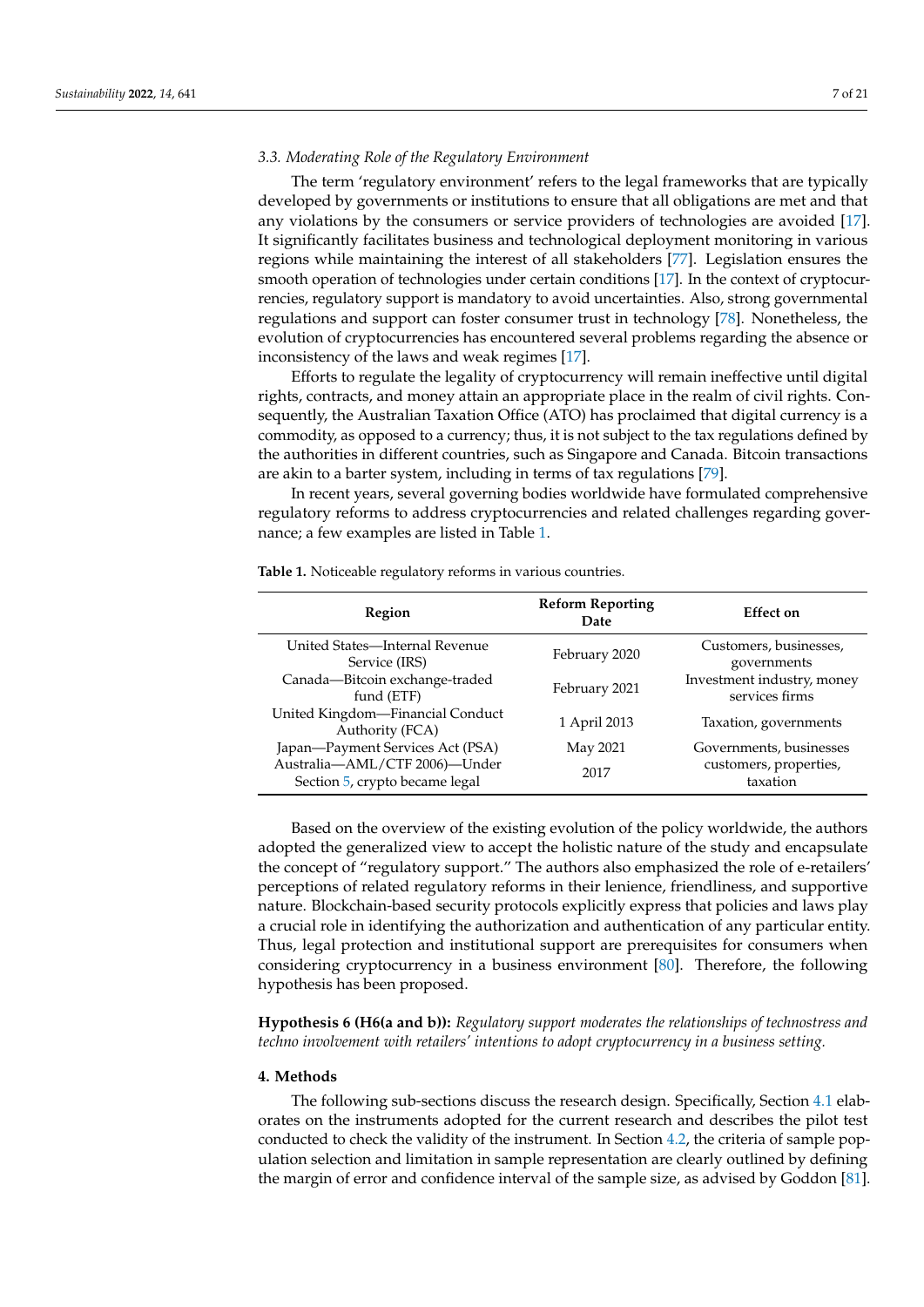## <span id="page-8-0"></span>*4.1. Instrument Development*

The authors developed the measurement instrument utilized in the current research based on extant literature (see Table [2\)](#page-8-2). All items of the instrument are answered using a five-point Likert scale (1 = "strongly disagree"; 5 = "strongly agreed"). Specifically, the threeitem instrument to measure perceived technostress (driven by techno uncertainty) was adopted from Ragu-Nathan et al. [\[82\]](#page-20-7). The three-item scale measuring retailers' intentions to adopt cryptocurrency was based on the work of Zhu et al. [\[83\]](#page-20-8). Moreover, three-item instruments were adopted from Fazal-e-hasan et al. [\[84\]](#page-20-9) to explore cryptocurrency's compatibility with business and cryptocurrency efficacy (driving convenience). Additional three-item scales were adopted from Urban and Kujinga [\[85\]](#page-20-10), Venkatesh et al. [\[86\]](#page-20-11), and Dutta et al. [\[87\]](#page-20-12) to measure the perceived regulatory support, cryptocurrency functional transparency, and technology involvement, respectively.

| Demographics      | Detail                                                             | Percentage | Frequency |
|-------------------|--------------------------------------------------------------------|------------|-----------|
|                   | Executive                                                          | 34         | 16.11     |
| Representing      | Non-executive                                                      | 63         | 29.86     |
| e-entity as       | Manager                                                            | 87         | 41.23     |
|                   | Others                                                             | 27         | 12.80     |
|                   | Less than 2 years                                                  | 52         | 24.64     |
| Experience        | 2-3 years                                                          | 84         | 39.82     |
| (in years)        | 3–5 years                                                          | 44         | 20.85     |
|                   | More than 5 years                                                  | 31         | 14.69     |
|                   | Non-specialized                                                    | 77         | 36.49     |
|                   | Clothing                                                           | 08         | 03.79     |
| E-entity (nature) | Furniture and appliances                                           | 46         | 21.80     |
|                   | Hardware and other                                                 | 80         | 37.92     |
|                   | East Asia (i.e., China, North Korea, South<br>Korea, and Japan     | 45         | 21.33     |
|                   | North Asia (i.e., Russia)                                          | 03         | 01.42     |
| E-entity          | South Asia (i.e., India, Bangladesh, and<br>Pakistan)              | 87         | 41.23     |
| (coverage area)   | Southeast Asia (i.e., Singapore, the<br>Philippines, and Thailand) | 49         | 23.22     |
|                   | Oceana (i.e., Australia and New Zealand)                           | 27         | 12.80     |
|                   | Others (i.e., Melanesia, Polynesia, and<br>Micronesia region)      |            |           |

<span id="page-8-2"></span>**Table 2.** Descriptive observations derived from the primary data.

A pilot study with twenty-five volunteer respondents (university students between the age of 21 and 27 years old) was conducted to verify the instrument's reliability and validity. After revising eight items per the suggestions and observations of the pilot study participants, the authors shared the revised instrument with two experts with expertise in consumer behavior and business studies to examine the instrument's face and content validity. After four items were further revised, the final version of the instrument was attained and used for data collection.

## <span id="page-8-1"></span>*4.2. Data Collection*

The primary goal of this study was to examine e-commerce entities' (including entrepreneurs and SMEs) readiness to adopt cryptocurrency and offer it to end consumers as a method in Asia and the Pacific region. The authors emphasized this region because several exemplary regions (i.e., where the best practices and integration of cryptocurrency have been observed) are located in this region. Moreover, the regulations in this region are currently changing and, thus, are critical to defining the future of cryptocurrencies. The authors collected the data using Google Forms, employing convenience sampling. Specifically,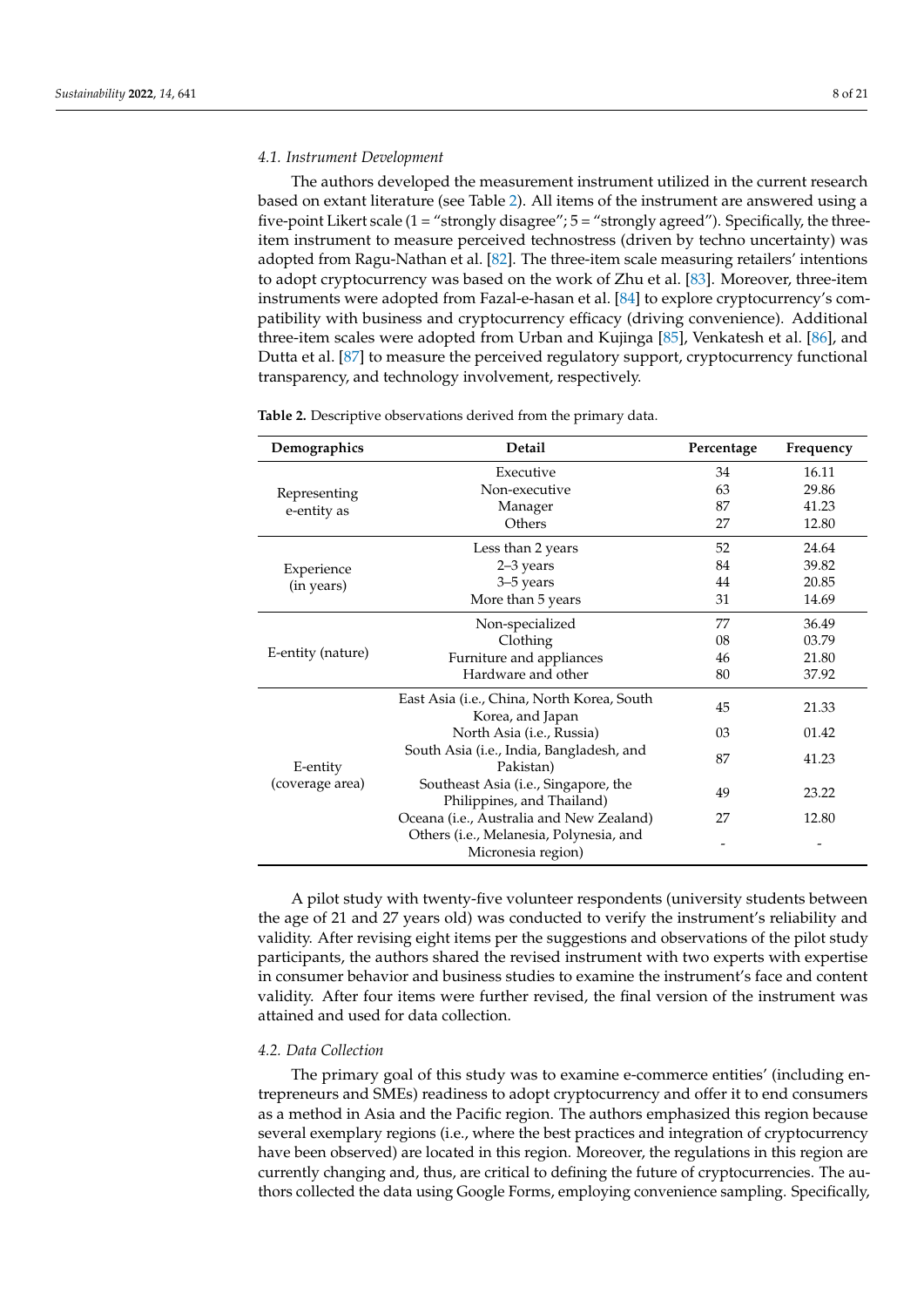the authors used a search engine to identify business entities who offer cryptocurrencies as a mode of payment to end users.

The immediate contact person from each e-retailer was considered the representative of that entity. The authors assured all potential respondents of their anonymity and explained the purpose of the research to them. As stated above, the authors only considered business entities from Asia and the Pacific region. Several pre-check questions were asked to obtain information about each participant's (1) usage of cryptocurrency in the business setting; (2) residing business location, which needed to be in Asia or the Pacific region; and (3) the authority level of the respondent (to ensure they were a suitable representative of the eretail business). Only those respondents who gave appropriate responses were considered eligible to participate.

In total, 211 valid responses were used for the structural model-based hypotheses test, as put forth in Section [3.](#page-5-0) Specifically, a sample population of at least 188 participants was required to account for the unknown population size while maintaining a confidence level of 90%, sample proportion of 50%, and margin of error of 6%, as advised by [\[81\]](#page-20-6). The demographic profile of the respondents is presented in Table [2.](#page-8-2)

## <span id="page-9-0"></span>**5. Analysis**

The current section presents the data analysis. Specifically, the internal and external reliability of the data are computed, and the hypotheses (stated in Section [3\)](#page-5-0) are tested using SPSS Statistics (v.26) and SPSS-AMOS (v.24). A graphical explanation of the analysis is shown below.

Figure [1](#page-9-1) shows that kurtosis scores help examine whether any data pattern and normality arise, which signifies the presence of tailedness in the data. Also, Harman's single factor test helps examine the risk single-factor domination among a proposed set of constructs. The favorable results allow researchers to study the internal consistency (based on factor loadings, Cronbach alpha scores, complete reliability, and internal consistency). In addition to the internal reliability test, the correlation, with average variance extracted (AVE), and HTMT scores were calculated to determine the external reliability of the collected data and proposed set of constructs.

<span id="page-9-1"></span>

**Figure 1.** Graphical representation of the data analysis. **Figure 1.** Graphical representation of the data analysis.

Satisfactory results were obtained from the tests for data reliability, internal and external reliability, and validity. Subsequently, the model fitness scores were computed the level of confirmatory factor analysis (CFA) and proposed mode setting. The results at the level of confirmatory factor analysis (CFA) and proposed mode setting. The results indicated that only the path analysis and moderation testing could be conducted. The indicated that only the path analysis and moderation testing could be conducted. The steps steps performed are described in S[ectio](#page-10-0)[ns 5](#page-12-0).1–5.3. performed are described in Sections 5.1–5.3.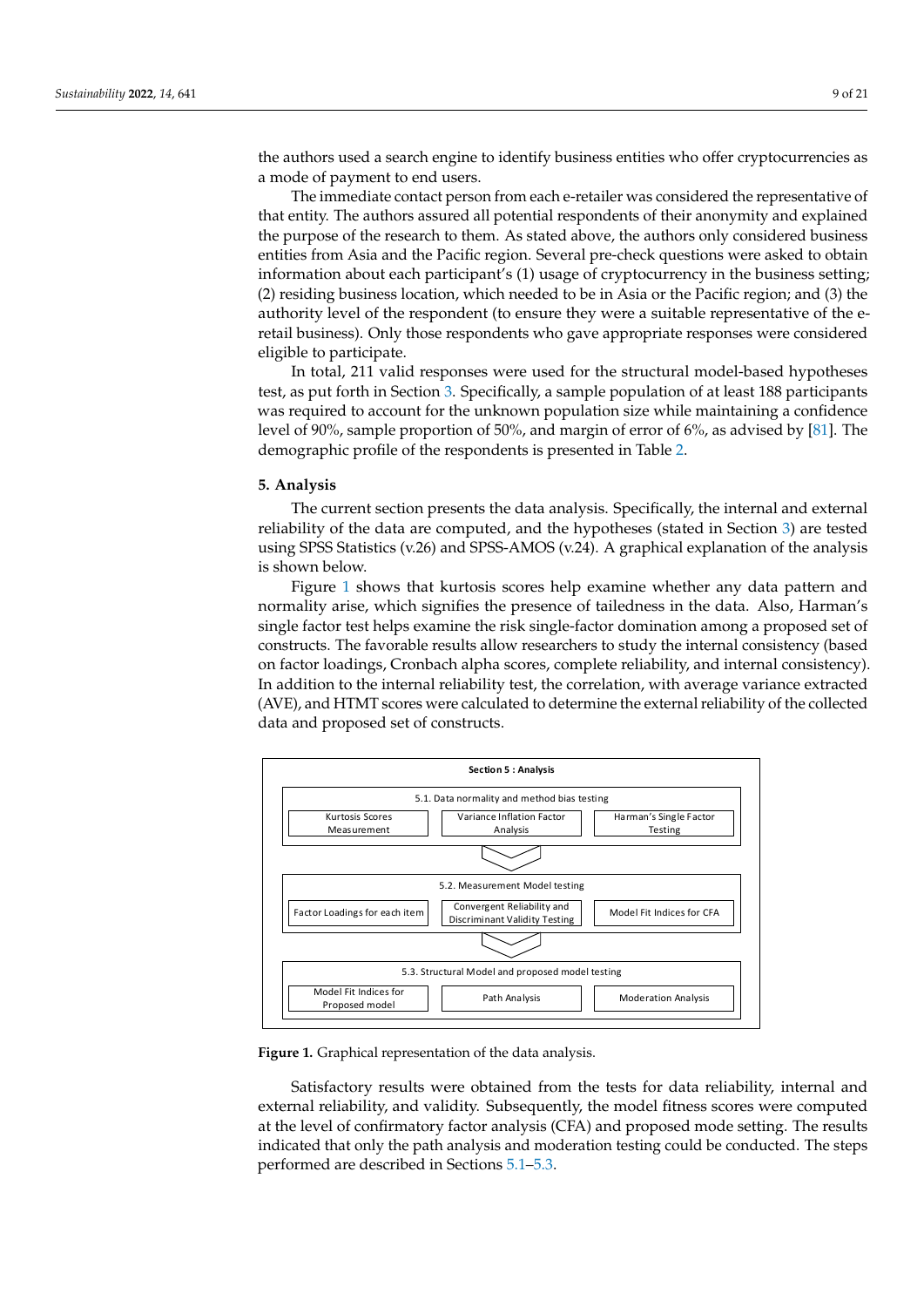## <span id="page-10-0"></span>*5.1. Common-Method-Bias Testing*

The authors examined the multicollinearity and normality of the collected data before conducting the model test. First, the skewness of the data was measured by computing the kurtosis score, which was below the upper cut-off limit. Second, the variance inflation score was considered as a reliability marker. The variance inflation score of each construct was within the range of 1.10–1.75, which eliminates the risk of inter-construct association among exogenous factors, as advised by Hair et al. [\[88\]](#page-20-13).

Common method bias was also calculated as suggested by Harman's [\[89\]](#page-20-14) single-factor method. According to Elliot and Woodward, the maximum variance extracted should be lower than 50% [\[90\]](#page-20-15). The maximum variance recorded for a single factor in this study was 22.58%. Thus, all values were acceptable, meaning that there was likely no risk of multicollinearity or data abnormality.

## *5.2. Measurement Model Testing*

The authors performed a CFA, computing the factor loading of each item of the measurement model. The findings noted that the factor loadings for the CFA and the proposed model settings were above the lower cut-off limit suggested by Hair et al. [\[88\]](#page-20-13). The satisfactory factor loadings confirmed the reliability and validity of the data (Table [3\)](#page-11-0).

| <b>Study Measures</b><br>and Source                    | <b>Measurement Items</b>                                                                                                                              | Mean | <b>SD</b> | <b>CFA Loadings</b> | <b>SEM Loading</b> |
|--------------------------------------------------------|-------------------------------------------------------------------------------------------------------------------------------------------------------|------|-----------|---------------------|--------------------|
|                                                        | There are always new developments in the CC<br>as technologies that I can use in my<br>business setting.                                              |      |           | 0.87                | 0.87               |
| Technostress<br>(driven by<br>techno-uncertainty) [82] | There are constant changes in the CC as<br>technologies that I can use in my<br>business setting.                                                     | 3.24 | 0.81      | 0.83                | 0.82               |
|                                                        | There are frequent updates/developments in<br>the CC as technologies that I can use in my<br>business setting.                                        |      |           | 0.87                | 0.87               |
| Intentions to adopt<br>cryptocurrency [83]             | I am willing to adopt CC in my business<br>setting as the mode of payment.                                                                            |      |           | 0.96                | 0.96               |
|                                                        | I am intending to become involved in CC to<br>include it in my business setting as a mode<br>of payment.                                              | 3.36 | 1.02      | 0.87                | 0.87               |
|                                                        | I will make an effort to become involved and<br>practice including CC in my business setting as<br>a mode of payment.                                 |      |           | 0.77                | 0.77               |
|                                                        | Using CC fits my business setting                                                                                                                     |      |           | 0.83                | 0.84               |
| Cryptocurrency<br>compatibility with<br>business [84]  | Using CC fits well with the way consumers<br>shop in my e-store/e-business                                                                            | 3.82 | 0.99      | 0.88                | 0.80               |
|                                                        | Using CC is completely compatible with my<br>e-store/e-business needs                                                                                 |      |           | 0.87                | 0.86               |
| Cryptocurrency<br>functional<br>transparency [86]      | I can easily understand the functionality of CC<br>as a mode for transaction purpose<br>I was familiar with CC as a mode for<br>transaction purposes. | 3.44 | 1.01      | 0.85                | 0.84               |
|                                                        |                                                                                                                                                       |      |           | 0.80                | 0.80               |
|                                                        | Lam clear about CC as a mode for<br>transaction purposes.                                                                                             |      |           | 0.79                | 0.80               |

**Table 3.** Factor loadings from measurements and the proposed model.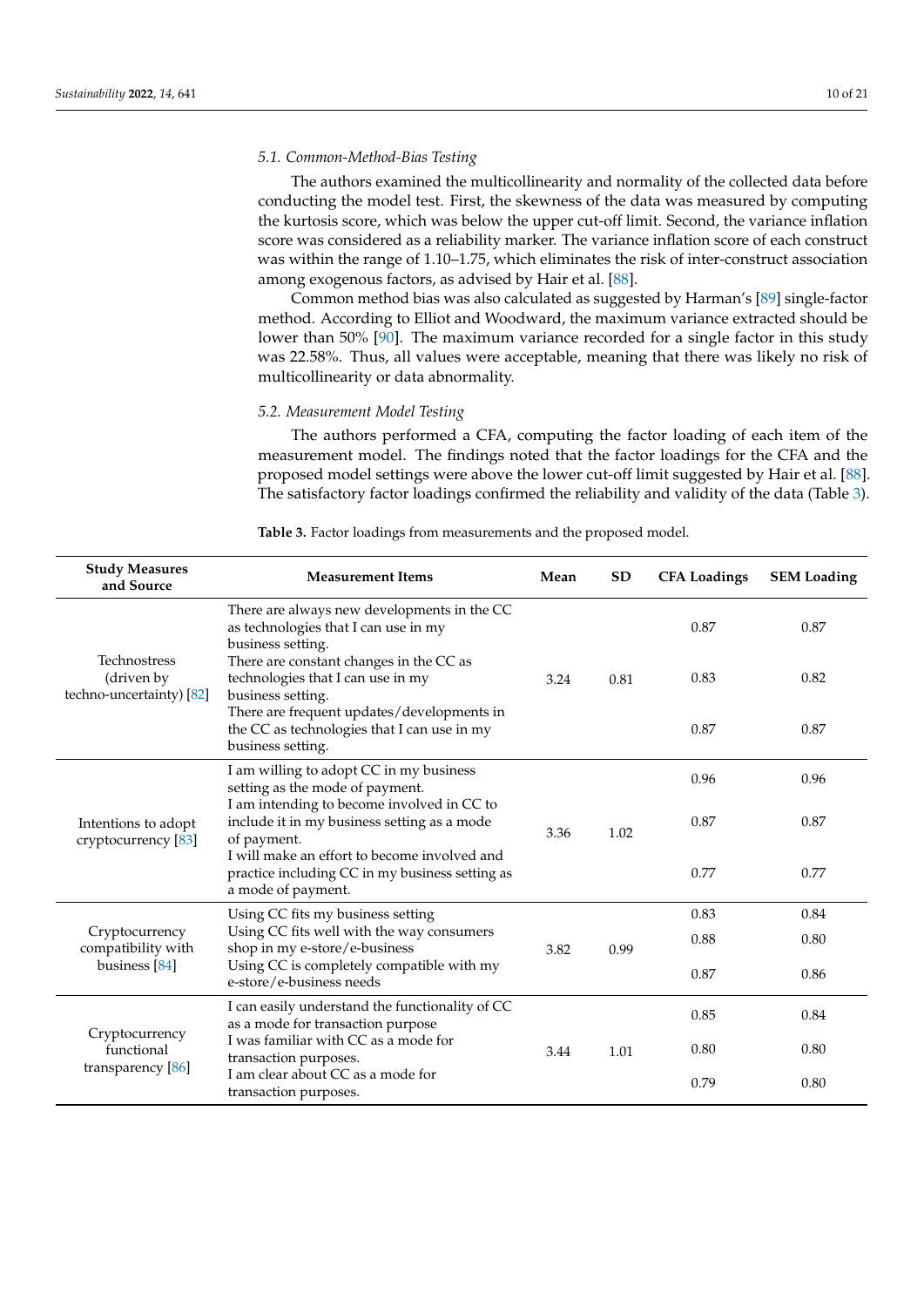| <b>Study Measures</b><br>and Source                       | <b>Measurement Items</b>                                                                                                  | Mean | SD.  | <b>CFA Loadings</b> | <b>SEM Loading</b> |
|-----------------------------------------------------------|---------------------------------------------------------------------------------------------------------------------------|------|------|---------------------|--------------------|
| Regulatory support [85]                                   | I think the government has a friendly attitude<br>toward commercial entities that adopt CC in<br>their business settings. |      |      | 0.77                | 0.77               |
|                                                           | Government has a lenient attitude toward<br>commercial entities who adopt CC in their<br>business settings.               | 3.89 | 0.72 | 0.79                | 0.83               |
|                                                           | Government has a supportive attitude toward<br>commercial entities who adopt CC in their<br>business settings.            |      |      | 0.74                | 0.79               |
| Cryptocurrency efficacy<br>(driving)<br>convenience) [84] | Using CC will allow my business to complete<br>payment processes quickly.                                                 |      |      | 0.77                | 0.76               |
|                                                           | Using CC requires little effort to complete<br>payment processes.                                                         | 3.66 | 0.78 | 0.79                | 0.78               |
|                                                           | Using CC seems to be a fast way for<br>payment processes.                                                                 |      |      | 0.74                | 0.75               |
| Technology<br>involvement [87]                            | If I heard about new technology, I would look<br>for ways to experiment with it.                                          | 4.24 |      | 0.65                | 0.64               |
|                                                           | Among my peers, I am usually the first to try<br>out new technologies.                                                    |      | 0.76 | 0.61                | 0.60               |
|                                                           | I like to experiment with new technologies.                                                                               |      |      | 0.76                | 0.73               |

## <span id="page-11-0"></span>**Table 3.** *Cont*.

Abbreviations used: CFA = confirmatory factor analysis, SEM = structural equation modeling, SD = standard deviation.

In addition to the CFA, the model fit indices for the measurement model were noted as follows: Chi-square/degree of freedom = 2.01, CFI =  $0.94$ , TLI =  $0.93$ , IFI =  $0.94$ , and RMSEA = 0.06. The population discrepancy was recorded as significant, as the RMSEA value was less than 0.08, as advised by Hu and Bentler [\[91\]](#page-20-16). Moreover, considering the minimum values of the discrepancy (minimum discrepancy function) (Chi-square/degree) and fit indices scores, the incremental and comparative model values were acceptable per the criteria presented by Hooper et al. [\[92\]](#page-20-17).

The research measured the AVE and composite reliability to examine the internal and external validity of the collected data. Composite reliability helps measure the internal reliability of the items presented within each construct. It also helps to examine the shared variance of the indicators while defining the latent variable. Researchers have argued that the values of composite reliability and AVE should be equal to or greater than 0.70 [\[93,](#page-20-18)[94\]](#page-20-19) and 0.50 [\[94](#page-20-19)[,95\]](#page-20-20), respectively. In the present study, the AVE ranged between 0.52 and 0.73, while the composite reliability ranged between 0.70 and 0.90 (Table [4\)](#page-11-1).

<span id="page-11-1"></span>**Table 4.** Internal and external reliability testing.

| TS   |
|------|
|      |
|      |
|      |
|      |
|      |
|      |
|      |
| 0.64 |
|      |

Note: TI = technology involvement, IAC = intentions to adopt cryptocurrency, CC = cryptocurrency compatibility with business,  $CF =$  cryptocurrency functional transparency,  $RS =$  regulatory support,  $CE =$  cryptocurrency efficacy (driving convenience), TS = technostress (driven by techno-uncertainty). All correlation scores recorded significant at  $\rho \leq 0.05$ .

Furthermore, the square root of AVEs was measured and compared with the correlation scores of each construct to check the external validity of the constructs. The correlation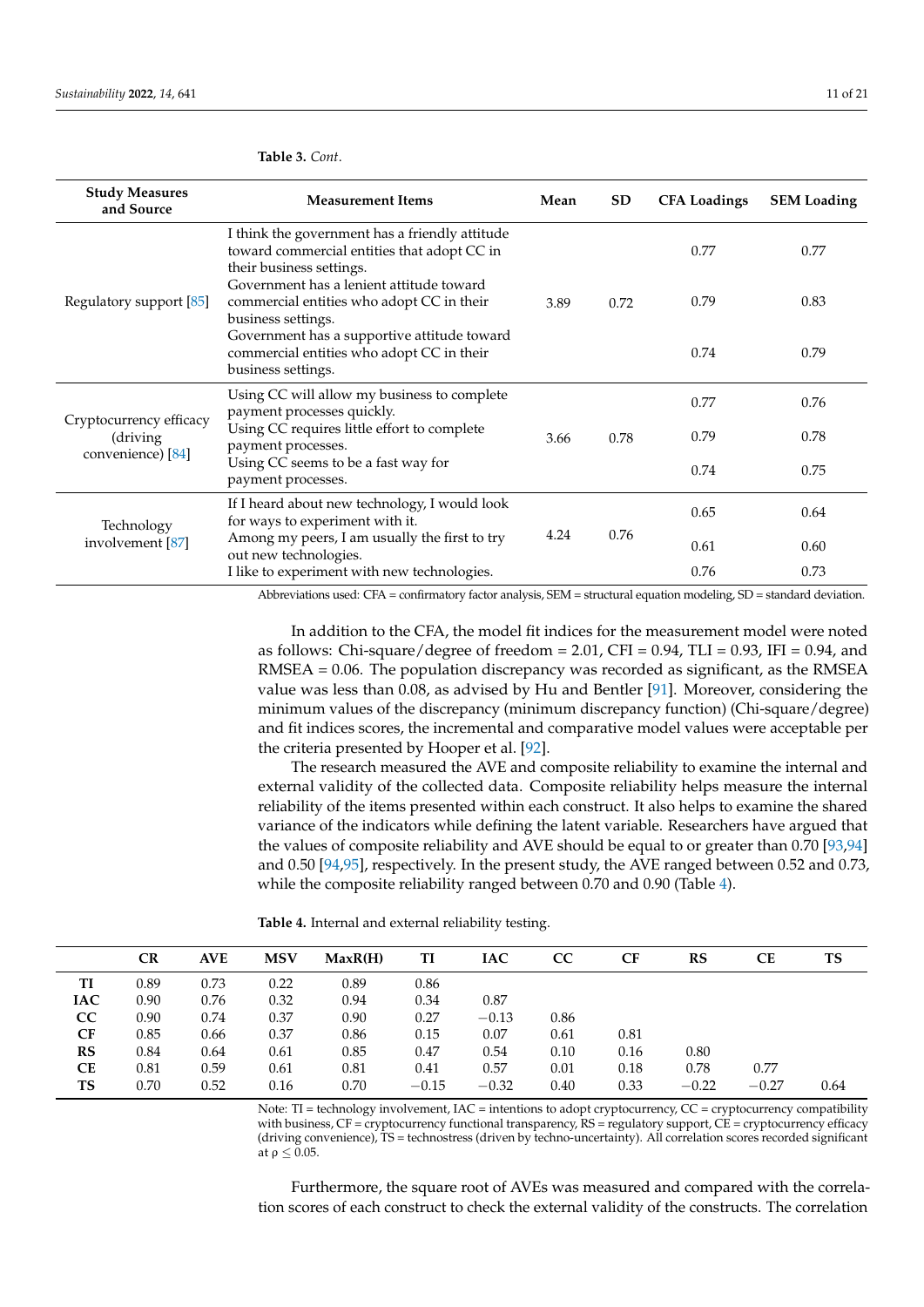scores were lower than the square root of AVEs, indicating that the data have external reliability [\[96\]](#page-20-21).

In addition to Fornell and Larcker's [\[97\]](#page-20-22) method, Hensler's [\[98\]](#page-20-23) approach was adopted to measure external validity using the Hetrotrait-monotrait ratio (HTMT). The results confirmed that the data are reliable and valid (Table [5\)](#page-12-1). Therefore, the authors proceeded to test the hypotheses (proposed in Section [3\)](#page-5-0).

<span id="page-12-1"></span>**Table 5.** HTMT analysis.

|            | TI   | <b>IAC</b> | CC   | CF   | RS   | <b>CE</b> | <b>TS</b> |
|------------|------|------------|------|------|------|-----------|-----------|
| TI         |      |            |      |      |      |           |           |
| <b>IAC</b> | 0.37 |            |      |      |      |           |           |
| CC         | 0.28 | 0.12       |      |      |      |           |           |
| CF         | 0.16 | 0.07       | 0.62 |      |      |           |           |
| RS         | 0.48 | 0.53       | 0.10 | 0.16 |      |           |           |
| CE         | 0.42 | 0.58       | 0.02 | 0.18 | 0.79 |           |           |
| <b>TS</b>  | 0.13 | 0.33       | 0.39 | 0.33 | 0.21 | 0.26      |           |

Note: TI = technology involvement, IAC = intentions to adopt cryptocurrency, CC = cryptocurrency compatibility with business, CF = cryptocurrency functional transparency, RS = regulatory support, CE = cryptocurrency efficacy (driving convenience), TS = technostress (driven by techno-uncertainty).

## <span id="page-12-0"></span>*5.3. Structural Model Testing*

According to the results, cryptocurrency efficacy (driving convenience) makes the largest contributions to technology involvement (0.50) and technostress (0.40) in defining retailers' intentions to adopt cryptocurrency. Accordingly, cryptocurrency compatibility with business makes contributions of 0.30 to technostress and 0.36 to technology involvement. Surprisingly, cryptocurrency functional transparency makes the lowest contributions to technostress (0.21) and technology involvement (0.15) in describing retailers' intentions to adopt the cryptocurrency. Interestingly, the mediating role of the technology involvement had a stronger relationship with technostress (0.34) than the intention to adopt cryptocurrency (0.31). The moderating role of the regulatory support makes low contributions to technostress (0.08) and technology involvement (0.02) when elucidating the intention to adopt cryptocurrency.

The structural path analysis shows significant fit indices. Specific model fit indices for the structural model are as follows: Chi-square/degree of freedom = 2.24, CFI = 0.93,  $TLI = 0.91$ , IFI = 0.93, and RMSEA = 0.07. The findings show that seven of the proposed hypotheses (H1, H3–5) were fully accepted (Figure [2\)](#page-13-0). Meanwhile, H2 was partially supported, as the relationship between cryptocurrency functional transparency and technology involvement was insignificant.

The variance explained by technostress, technology involvement, and intention to adopt cryptocurrencies were 31%, 35%, and 25%, respectively. Moreover, none of the control variables employed in the current research had significant effects. Particularly, hypotheses H1(a and b) were significant ( $\beta$  = 0.30 and  $\beta$  = 0.36, respectively). The reported significant effects of potential cryptocurrency compatibility on e-retailers' perceived technostress and their involvement in cryptocurrency highlight the potential interest (acceptance) and prominent risks discussed in the extant literature [\[23,](#page-18-6)[24](#page-18-7)[,99\]](#page-20-24).

The results support H2a ( $\beta$  = 0.21), which underlines the significant effect of cryptocurrency's functional transparency on e-retailers' technostress. The results are consistent with the findings previously reported by Asmi et al. [\[100\]](#page-20-25). The present study also emphasizes the strategic role of e-retailers' self-efficacy. The findings indicate that cryptocurrency efficacy is one of the strongest determinants of e-retailers' technostress (H3a:  $β = 0.40$ ) and potential use of cryptocurrency (H3b: *β* = 0.50). A similar behavioral trend was reported in the literature addressing innovation adoption [\[101\]](#page-20-26).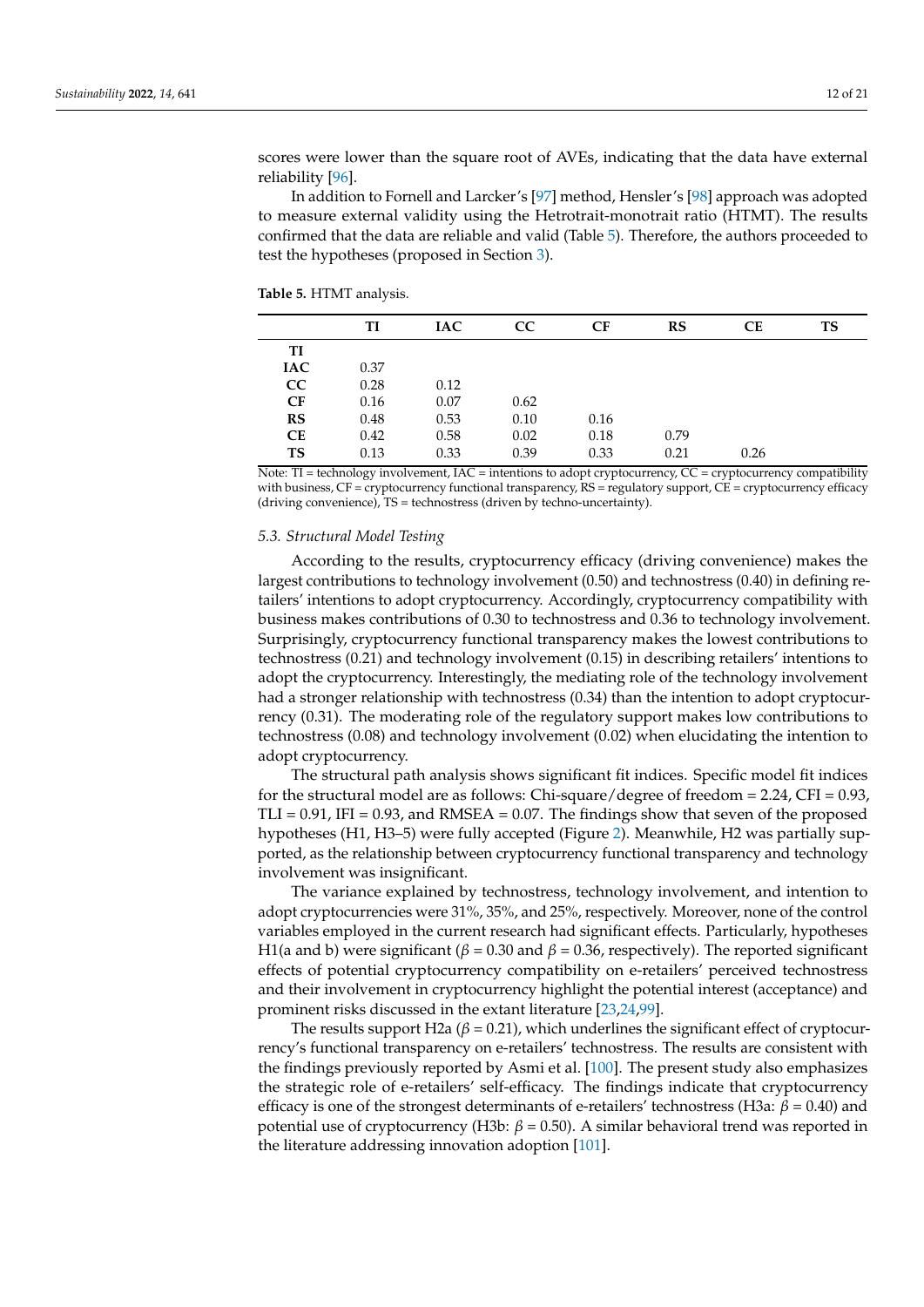<span id="page-13-0"></span>

**Figure 2.** Path analysis for the proposed model. All correlation scores recorded significant at  $\rho \leq 0.05$ .

A comparison of the influences of technostress (H4) and cryptocurrency involvement (H5) reveals an interesting trend, as technostress appeared to negatively influence e-retailers' intentions to adopt cryptocurrency (*β* = −0.35). Similar findings were reported in a study on technology adoption behavior [\[102\]](#page-20-27). However, the slightly weak positive effect of technology involvement on e-retailers' intentions to adopt cryptocurrency ( $\beta$  = 0.32) represents a unique contribution of the present work. The findings support the results of Asmi et al. [\[100\]](#page-20-25), who cited several potential risk factors that might harm the future of blockchain in the financial sector.

## *5.4. Moderation Testing*

The moderating effect of regulatory support in the relationship between technostress and technology involvement was tested by examining the intention to adopt cryptocurrencies using hierarchal regression, as explained by Ye et al. [\[42\]](#page-18-25). Interestingly, the moderation effect in the relationship between technostress and the intention to adopt cryptocurrencies was significant ( $\beta$  = 0.08,  $\rho$  < 0.05). However, the relationship between technology involvement and the intention to adopt cryptocurrencies was insignificant.

It is concluded that national monetary institutions' friendly, supportive, and lenient attitudes toward cryptocurrencies can help minimize technostress among e-retailers, who, in turn, will be more likely to adopt cryptocurrencies. However, strict measures in a few countries in Asia—namely, South Korea and China—were noticed. According to the current findings, a mixed view towards cryptocurrency adoption among e-retailers is expected in the near future.

A graphical interaction plot depicting the significant moderating relationship is shown in Figure [3.](#page-14-0) Particularly, regulatory support can reduce the negative relationship between technostress and the intention to adopt cryptocurrency. Moreover, a comparison of the effects of regulatory support in South Asian countries (i.e., Pakistan, Bangladesh, and India) revealed that regulatory support makes the greatest contribution to mitigating the negative effect of technostress. However, the slightly weak effect of regulatory support noted in East and Southeast Asian countries (due to recently imposed strict measures in prominent countries in the East and Southeast Asian region) strongly affected e-retailers' perceptions of the volatility in the price of cryptocurrency. Thus, within the East and South Asian regions, there is some disparity in retailers' opinions about regulatory support for cryptocurrency adoption.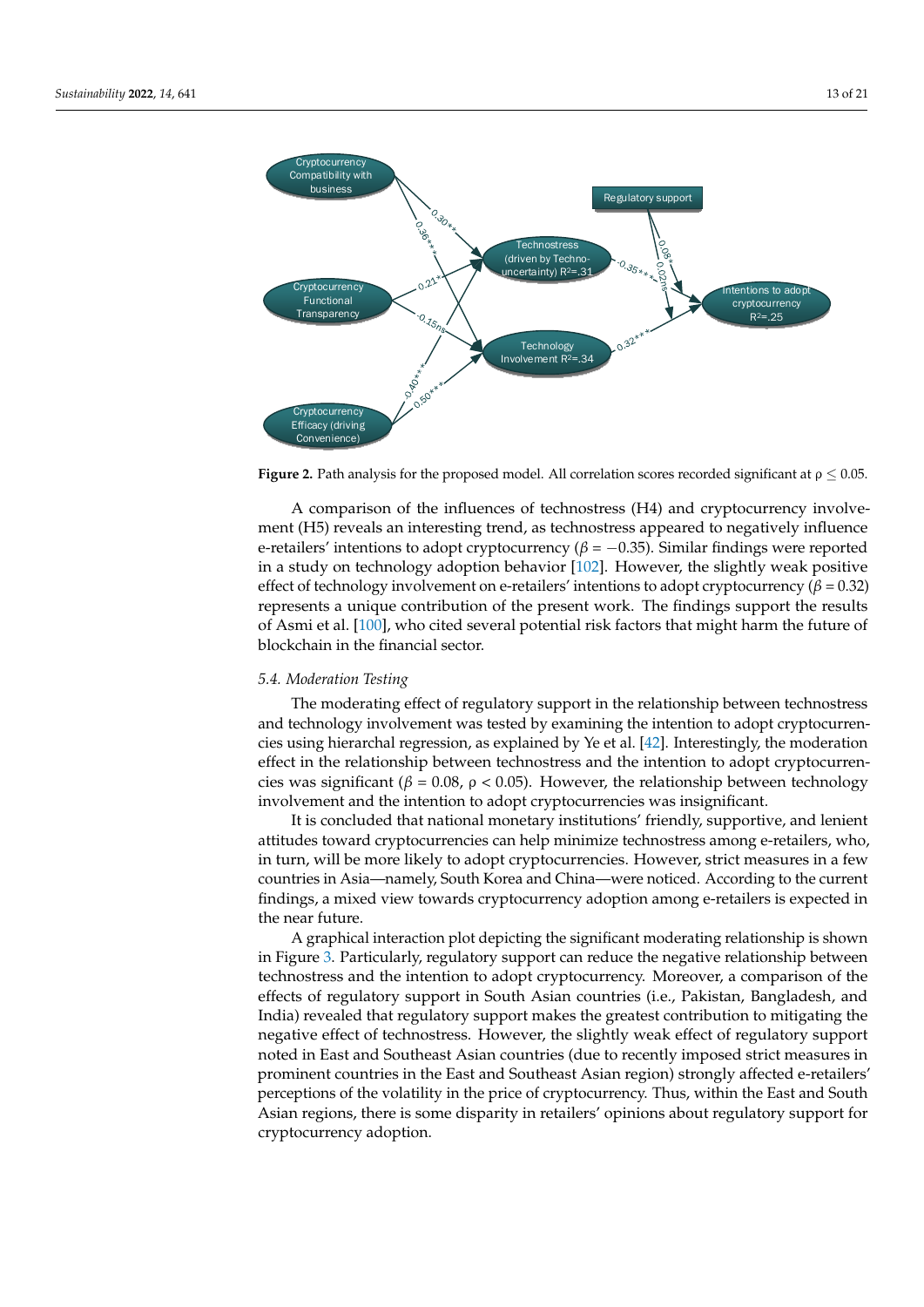<span id="page-14-0"></span>



## **6. Discussion 6. Discussion**

This study adopted TAM-based SOR to examine the readiness among e-retailers in This study adopted TAM-based SOR to examine the readiness among e-retailers in the Asia-Pacific region to adopt cryptocurrencies as a payment and transaction method. the Asia-Pacific region to adopt cryptocurrencies as a payment and transaction method. Interesting findings were reported and will be discussed in relation to the research questions posed in Section [1.](#page-1-0)

Concerning the proposed exogenous factors defining technostress and technology Concerning the proposed exogenous factors defining technostress and technology involvement, the results show that the variance explained in the case of executives and involvement, the results show that the variance explained in the case of executives and nonnon-executives is higher than in the case of managers and other respondents. According executives is higher than in the case of managers and other respondents. According to the results, the proposed model is more explanatory regarding the executive and non-executive representatives of e-retailers (as commercial entities).

Similar findings were observed when defining intentions to adopt cryptocurrency in business settings. Specifically, the study concludes that the proposed set of exogenous factors in the case of executives and non-executive yielded 56.2% variance. However, only 14.3% variance occurred in the case of managers and other respondents (Table [5\)](#page-12-1). These findings are justified as managers and other representatives actively emphasized day-today operations, whereas executives and non-executives emphasized long-term goals and portfolio management. Thus, it can be concluded that cryptocurrencies have a strategic value in e-retail businesses, which can place commercial entities in the differentiated niche at present.

The authors also compared the variance explained among the respondents based on their experience. The variance explained by different levels of experience is reported in Table [6.](#page-14-1)

<span id="page-14-1"></span>**Table 6.** Variance explained by endogenous factors according to a sub-group level analysis.

|                | Variance Explained        |          |          |            |  |  |
|----------------|---------------------------|----------|----------|------------|--|--|
| <b>Factors</b> | <b>Detail</b>             | ТS       | ТI       | <b>IAC</b> |  |  |
| Experience     | Less than 2 years         | $09\%$   | 41.6%    | $25.5\%$   |  |  |
|                | $2-3$ years               | 62.8%    | $30.6\%$ | $18.2\%$   |  |  |
|                | More than 3 years         | 31.1%    | 33.6%    | $46.9\%$   |  |  |
| Designation    | Executives/Non-executives | $36.4\%$ | $33.2\%$ | $56.2\%$   |  |  |
|                | Managers/Others           | 34.0%    | $31.2\%$ | 14.3%      |  |  |

Abbreviations:  $TS =$  technostress,  $TI =$  technology involvement,  $IAC =$  intentions to adopt cryptocurrency.

The sub-group level analysis in terms of experience highlighted that e-retailers' experience increased the psychological resilience among stakeholders in the market. In other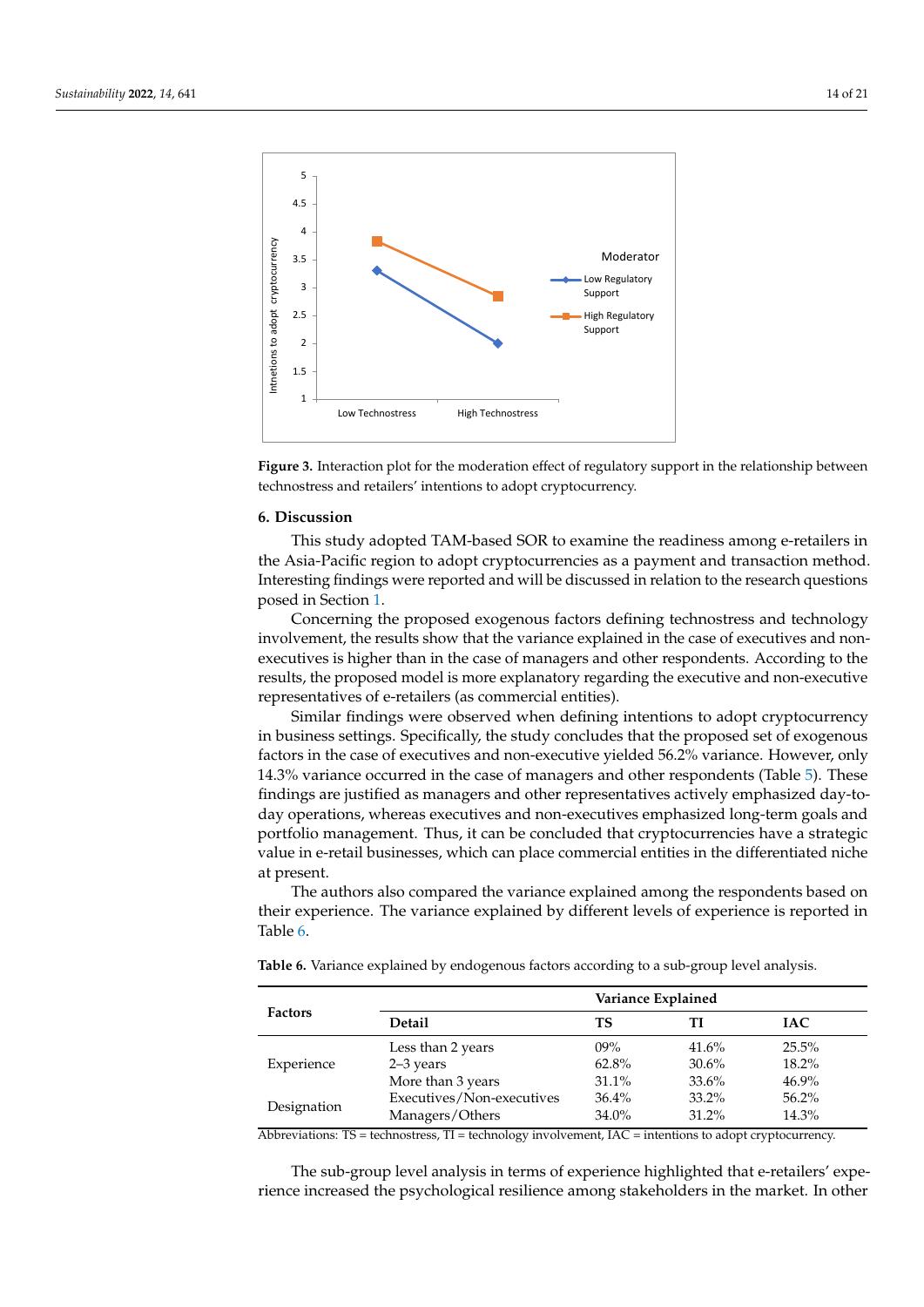words, experience encourages e-retailers to adopt cryptocurrency, as they have a good sense of trail-ability and solid risk-taking abilities.

As it concerns RQ1, the study reported the critical role of TAM-based factors. Specifically, cryptocurrency efficacy (as an aspect of perceived ease of use) helps reduce the level of technostress felt by potential e-retailers in the region. However, the strong positive relationship with cryptocurrency involvement indicates that e-retailers are open to accepting techno-innovations. These findings align with those presented in related studies [\[23,](#page-18-6)[99\]](#page-20-24).

Moreover, cryptocurrency compatibility (as an aspect of perceived usefulness) appears to be very useful in mapping technostress or involvement. Thus, it is concluded that cryptocurrency compatibility can increase e-retailers' concerns about its uncertainty when the consumers demand it to be embedded into the business environment. Meanwhile, a higher degree of cryptocurrency compatibility e-retailers' businesses also encourages its adoption. As argued by Pietrych et al. [\[103\]](#page-20-28), cryptocurrency is a market-driven phenomenon. Aside from the TAM-based attributes, the significant role of cryptocurrency's functional transparency in defining technostress among e-retailers highlighted that the technology's fundamental characteristics of digital currencies still trigger ambiguity (including price volatility) [\[48\]](#page-19-2) and trust-related issues [\[99\]](#page-20-24) among potential e-retailors. It is critical for this issue to be addressed in the future.

Interestingly, in terms of RQ2, the results highlighted that the behavioral intentions of eretailers constantly shift between techno-uncertainty-imposed technostress and acceptance of cryptocurrencies. Also, the current research underlines that e-retailers' technostress negatively influences their intentions to adopt cryptocurrencies (H4). This result aligns with the stance of Tarafdar et al. [\[104\]](#page-20-29). At the same time, e-retailers' positive involvement in cryptocurrencies increases their intentions to adopt cryptocurrencies in their business models (H5), which was also predicted by Tarafdar et al. [\[104\]](#page-20-29). However, the current study indicates that the role of techno-uncertainty-based technostress (H4) is slightly more influential than that of techno-involvement (H5). Therefore, cryptocurrencies have not been readily adopted into business models by retailers in the post-COVID-19 era.

RQ3 was addressed by examining the role played by regulatory support in the future of cryptocurrency adoption among e-retailers. This examination revealed that the relationship between techno-involvement and retailers' intentions to adopt cryptocurrencies (H6b) is insignificantly affected by regulatory forces. Meanwhile, regulatory support can reduce technostress (H6a). The strict measures recently taken by China and South Korea, two prominent countries in Asia and the Pacific (discussed in Section [1\)](#page-1-0), might impact the future growth and success of cryptocurrencies in the entire region. There is a need to identify a mechanism that can eliminate illegal transactions and financing for terrorist activities. Different countries should take legislative measures to ensure a secure and trustworthy cryptocurrency market for end users.

## *6.1. Implications*

The present research has several theoretical implications. First, the study proposed TAM-based SOR. Although the combination of TAM and SOR has been researched by Ge et al., they studied TAM-based attributes as part of the organism. The present research is unique in that it overlaps SOR and the TAM. Namely, the attributes driving perceived ease of use and perceived usefulness, with the combination of technological attributes, are proposed as stimuli that encourage e-retailers to adopt cryptocurrencies. Moreover, attitudes (one of the core values of the TAM) were further bifurcated into negative and positive aspects by proposing the involvement of techno-uncertainty-based technostress and technology, respectively, as part of the organism. The unique overlap between the TAM and SOR employed in this study generates a detailed understanding of e-retailers' cryptocurrency adoption behavior.

The second major theoretical implication is that technostress contains a broad spectrum of cognitive attributes, as suggested by Ragu-Nathan T.S. Monideepa Tarafdar et al. [\[82\]](#page-20-7), including techno-invasion, complexity, insecurity, and overload. The current research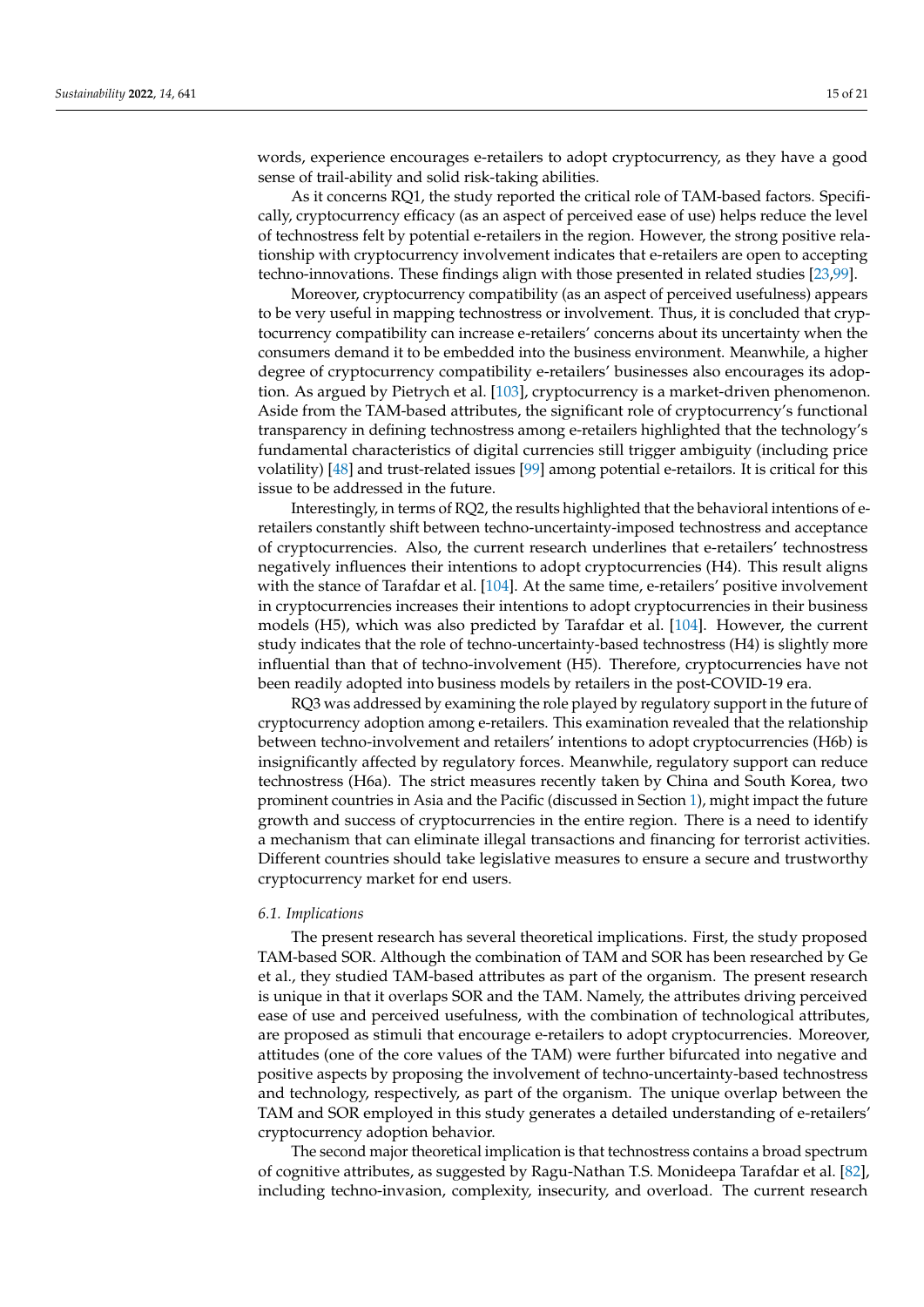extended this work by highlighting the role of techno-uncertainty-based technostress. Previously, technostress has been considered in the context of education and learning [\[69\]](#page-19-23), mobile commerce [\[105\]](#page-21-0), and organizational IS adoption [\[106\]](#page-21-1). However, the current research is unique because it addressed the role of technostress in fintech (specifically regarding cryptocurrencies).

Lastly, the recent literature has expressed concern that cryptocurrencies and their mining might negatively affect the environment and other industry stakeholders (i.e., third-party intermediaries and regulatory institutions), as cryptocurrencies could eliminate currently vital entities in the traditional financial industry. The current research is the first to examine the role of regulations in the behavioral mapping of e-retailers' intentions to adopt cryptocurrencies in Asia and the Pacific region.

As far as practical implications are concerned, the findings elucidated that, of all investigated stimuli, cryptocurrency efficacy is the most significant predictor of e-retailers' intentions to use cryptocurrencies—consequently, individuals have intrinsic intentions to adopt cryptocurrency. Overall, this factual condition will pose serious challenges to policymakers if institutions decide to help define the future of cryptocurrencies in the region.

Furthermore, the findings show that technostress has a more significant influence than technological involvement on cryptocurrency adoption. Thus, policymakers must explore how to strategically integrate technostress in their policies to reduce the overwhelming role of self-efficacy in e-retailers' tendencies to adopt cryptocurrency. Such policies could also help states to manage and monitor cryptocurrency disseminations. Correspondingly, functional transparency, along with business compatibility and technostress, can be operationalized by policymakers to control cryptocurrency adoption. This could be an effective way to reduce the substantial effect of cryptocurrency efficacy in the particular region of study.

Similarly, matters of functional transparency must be communicated clearly by the institutions that will increase the state's role and effectiveness in managing cryptocurrency and its hiking effect on the market. Accordingly, regulatory support makes no significant contribution to mapping the influence of technology involvement over the intention to accept cryptocurrency. Thus, many e-retailers are adopting cryptocurrency because of its convenience. Still, there is a dire need for functional transparency to advance the institutionalization of cryptocurrencies through regulatory support.

## *6.2. Future Studies*

The current research can be further extended by comparing the stances and opinions of e-retailers in Eastern and Western countries. Moreover, the recent strict measures taken by the Australian government [\[107\]](#page-21-2) might help extend the role of taxation in re-mapping people's intentions to adopt cryptocurrencies in e-retail settings. The present study also highlights the need to measure the readiness of potential cryptocurrency users based on their crypto literacy.

Furthermore, the findings of the present work can be revisited using other existing technology adoption models (e.g., UTAUT or UTAUT2) to explain the stance of e-retailers in different regions. Future studies could describe the opinions and the experiences of e-trailers who have already adopted cryptocurrency into their business environments; such research would indicate how digital currencies in the current market will fare in the future. Qualitative studies could also be conducted to express the challenges that e-retailers might face when contemplating adopting cryptocurrencies.

## **7. Conclusions**

Cryptocurrency has recently entered the global market economy, providing a transparent and secure transaction and payment method. However, financial technologies are beginning to threaten formal banking and institutional structures. Motivated by the rise of cryptocurrency that has been observed in the post-COVID-19 era, this paper attempted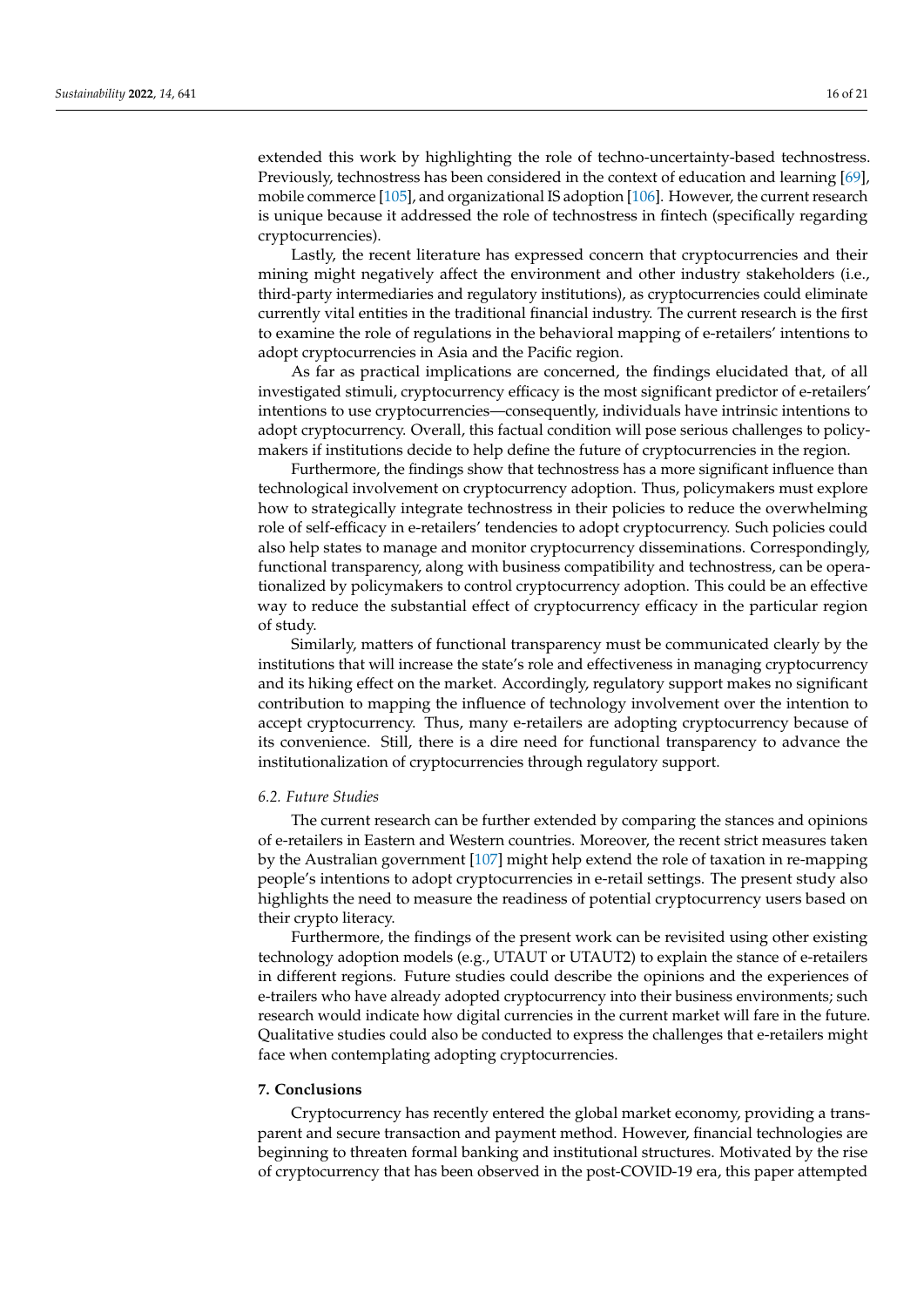to elucidate how regulatory forces might affect the spread of mechanisms related to cryptocurrencies, as well as e-retailers' intentions to integrate them into their business models.

E-retailers' acceptance of cryptocurrencies has continued to increase and is expected to reach unprecedented heights when barriers to their use are eliminated. This study used PLS-SEM and surveys in Asia and the Pacific region to identify factors that might impact eretailers' intentions to adopt cryptocurrency. The investigation revealed that cryptocurrency efficacy is the strongest driving factor among all considered factors despite potential threats such as price volatility and crypto uncertainty. E-retailers with cryptocurrency efficacy or who perceive digital currencies as highly convenient are more open than others towards using cryptocurrencies.

However, the results also indicate that the strategic use of the perceived functional transparency of cryptocurrency and its related communication by the regulatory institutions and governing bodies can help define how cryptocurrencies will be used in the economic sphere. Thus, they can help control price manipulation and mitigate threats to traditional global financial systems.

**Author Contributions:** Conceptualization, K.I. and M.A.A.; methodology, F.A.; formal analysis, S.H. and A.N.S.; investigation, R.W. and S.H; writing—original draft preparation, R.W. and S.H.; writing—review and editing, F.A.; supervision, M.A.A. and A.N.S. All authors have read and agreed to the published version of the manuscript.

**Funding:** This research received no external funding.

**Data Availability Statement:** Data will be available on reasonable request.

**Conflicts of Interest:** The manuscript holds no conflict of interest among all contributing authors.

## **References**

- <span id="page-17-0"></span>1. Leong, K. FinTech (Financial Technology): What is It and How to Use Technologies to Create Business Value in Fintech Way? *Int. J. Innov. Manag. Technol.* **2018**, *9*, 74–78. [\[CrossRef\]](http://doi.org/10.18178/ijimt.2018.9.2.791)
- <span id="page-17-1"></span>2. Park, J.; Park, S.; Kim, K.; Lee, D. CORUS: Blockchain-based trustworthy evaluation system for efficacy of healthcare remedies. In Proceedings of the 2018 IEEE International Conference on Cloud Computing Technology and Science (CloudCom), Nicosia, Cyprus, 10–13 December 2018; pp. 181–184.
- <span id="page-17-2"></span>3. Rupeika-Apoga, R.; Thalassinos, E.I. Ideas for a regulatory definition of FinTech. *Int. J. Econ. Bus. Adm.* **2020**, *8*, 136–154. [\[CrossRef\]](http://doi.org/10.35808/ijeba/448)
- <span id="page-17-3"></span>4. Yao, M.; Di, H.; Zheng, X.; Xu, X. Impact of payment technology innovations on the traditional financial industry: A focus on China. *Technol. Forecast. Soc. Chang.* **2018**, *135*, 199–207. [\[CrossRef\]](http://doi.org/10.1016/j.techfore.2017.12.023)
- <span id="page-17-4"></span>5. Coffie, C.P.K.; Hongjiang, Z.; Mensah, I.A.; Kiconco, R.; Simon, A.E.O. Determinants of FinTech payment services diffusion by SMEs in Sub-Saharan Africa: Evidence from Ghana. *Inf. Technol. Dev.* **2020**, *27*, 539–560. [\[CrossRef\]](http://doi.org/10.1080/02681102.2020.1840324)
- <span id="page-17-5"></span>6. Solarz, M.; Swacha-Lech, M. Determinants of the adoption of innovative fintech services by millennials. *E + M Ekon. Manag.* **2021**, *24*, 149–166. [\[CrossRef\]](http://doi.org/10.15240/tul/001/2021-3-009)
- <span id="page-17-6"></span>7. Polasik, M.; Piotrowska, A.I.; Wisniewski, T.P.; Kotkowski, R.; Lightfoot, G. Price Fluctuations and the Use of Bitcoin: An Empirical Inquiry. *Int. J. Electron. Commer.* **2015**, *20*, 9–49. [\[CrossRef\]](http://doi.org/10.1080/10864415.2016.1061413)
- <span id="page-17-7"></span>8. Kijkasiwat, P. Opportunities and Challenges for Fintech Startups: The Case Study of Thailand. *ABAC J.* **2021**, *41*, 41–60.
- <span id="page-17-8"></span>9. Vasenska, I.; Dimitrov, P.; Koyundzhiyska-Davidkova, B.; Krastev, V.; Durana, P.; Poulaki, I. Financial Transactions Using FINTECH during the COVID-19 Crisis in Bulgaria. *Risks* **2021**, *9*, 48. [\[CrossRef\]](http://doi.org/10.3390/risks9030048)
- <span id="page-17-9"></span>10. Jiang, S.; Li, Y.; Lu, Q.; Hong, Y.; Guan, D.; Xiong, Y.; Wang, S. Policy assessments for the carbon emission flows and sustainability of Bitcoin blockchain operation in China. *Nat. Commun.* **2021**, *12*, 1–10. [\[CrossRef\]](http://doi.org/10.1038/s41467-021-22256-3)
- <span id="page-17-10"></span>11. Qin, M.; Su, C.-W.; Tao, R. BitCoin: A new basket for eggs? *Econ. Model.* **2020**, *94*, 896–907. [\[CrossRef\]](http://doi.org/10.1016/j.econmod.2020.02.031)
- <span id="page-17-11"></span>12. Papantoniou, C. Esri Which Countries Use Cryptocurrency Most? 2021, p. 1. Available online: [https://www.esri.com/about/](https://www.esri.com/about/newsroom/publications/wherenext/cryptocurrency-use-by-geography/) [newsroom/publications/wherenext/cryptocurrency-use-by-geography/](https://www.esri.com/about/newsroom/publications/wherenext/cryptocurrency-use-by-geography/) (accessed on 1 May 2021).
- <span id="page-17-12"></span>13. Mariana, S. Cryptocurrency–definition, functions, advantages and risks. Πiдприємництво i торгiвля **2021**, *30*, 5–10.
- <span id="page-17-13"></span>14. Molling, G.; Klein, A.; Hoppen, N.; Dalla, R.R. Cryptocurrency: A Mine of Controversies. *J. Inf. Syst. Technol. Manag.* **2020**, *17*, 1–15. [\[CrossRef\]](http://doi.org/10.4301/S1807-1775202017010)
- <span id="page-17-14"></span>15. Zook, M.A.; Blankenship, J. New spaces of disruption? The failures of Bitcoin and the rhetorical power of algorithmic governance. *Geoforum* **2018**, *96*, 248–255. [\[CrossRef\]](http://doi.org/10.1016/j.geoforum.2018.08.023)
- <span id="page-17-15"></span>16. De Haro-Olmo, F.J.; Varela-Vaca, Á.J.; Álvarez-Bermejo, J.A. Blockchain from the perspective of privacy and anonymisation: A systematic literature review. *Sensors* **2020**, *20*, 7171. [\[CrossRef\]](http://doi.org/10.3390/s20247171)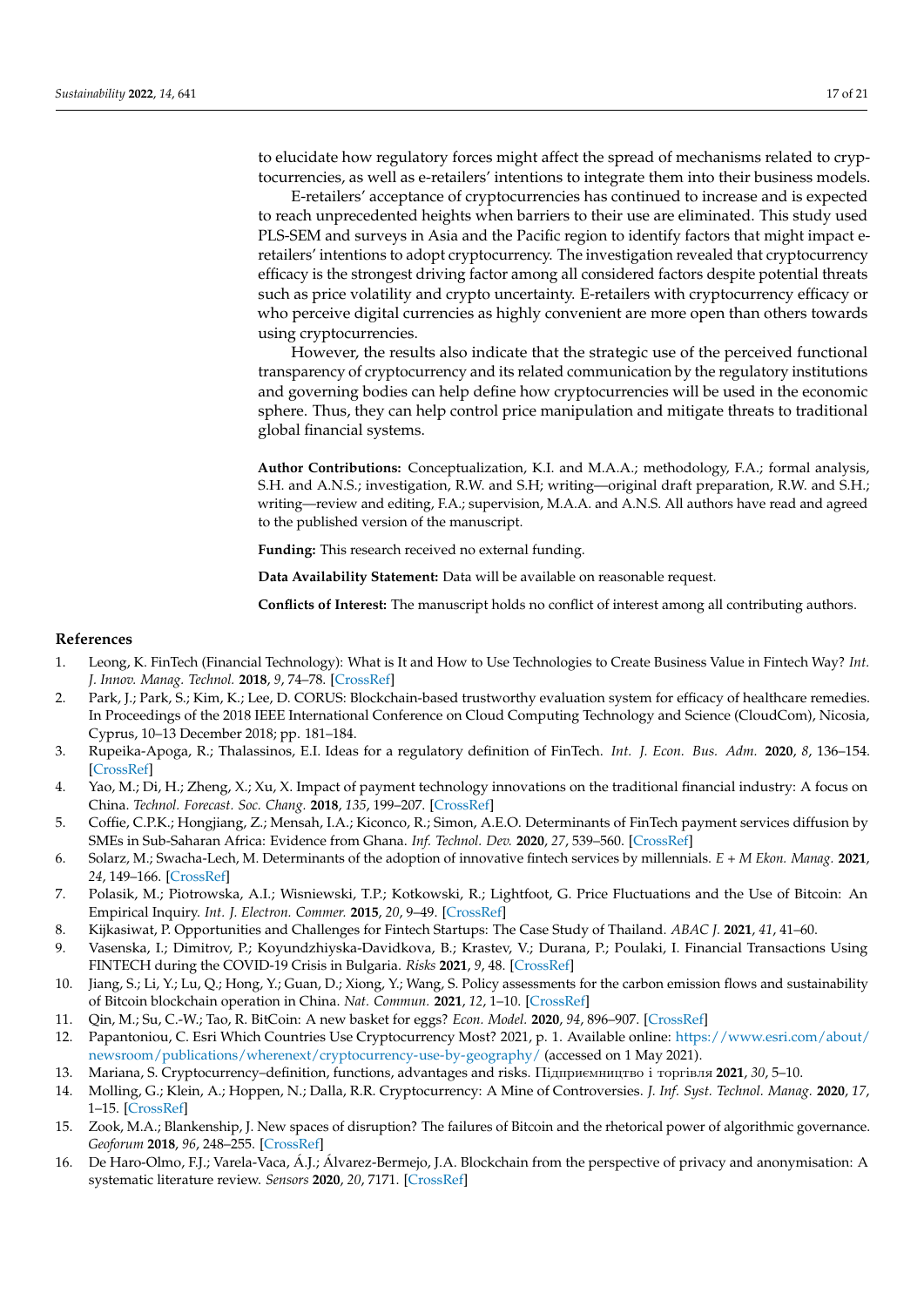- <span id="page-18-0"></span>17. Albayatia, H.; Kim, S.K.; Rho, J.J. Accepting financial transactions using blockchain technology and cryptocurrency: A customer perspective approach. *Technol. Soc.* **2020**, *62*, 101320. [\[CrossRef\]](http://doi.org/10.1016/j.techsoc.2020.101320)
- <span id="page-18-1"></span>18. Wani, T.A.; Ali, S.W. Innovation Diffusion Theory Review & Scope in the Study of Adoption of Smartphones in India. *J. Gen. Manag. Res.* **2015**, *3*, 101–118.
- <span id="page-18-2"></span>19. Cheema, M.A.; Faff, R.W.; Szulczuk, K. The 2008 Global Financial Crisis and COVID-19 Pandemic: How Safe are the Safe Haven Assets? *COVID Econ. Vetted Real-Time Pap.* **2020**, *1*, 88–115. [\[CrossRef\]](http://doi.org/10.2139/ssrn.3642945)
- <span id="page-18-3"></span>20. Wunsche, A. *Technological Disruption of Capital Markets and Reporting? An Introduction to Blockchain;* CPA Chartered Professional Accountants Canada: Toronto, ON, Canada, 2016; pp. 1–27.
- <span id="page-18-4"></span>21. Arias-Oliva, M.; Pelegrín-Borondo, J.; Matías-Clavero, G. Variables Influencing Cryptocurrency Use: A Technology Acceptance Model in Spain. *Front. Psychol.* **2019**, *10*, 475. [\[CrossRef\]](http://doi.org/10.3389/fpsyg.2019.00475) [\[PubMed\]](http://www.ncbi.nlm.nih.gov/pubmed/30949085)
- <span id="page-18-5"></span>22. Johng, H.; Kim, D.; Hill, T.; Chung, L. Using blockchain to enhance the trustworthiness of business processes: A goal-oriented approach. In Proceedings of the 2018 IEEE International Conference on Services Computing (SCC), San Francisco, CA, USA, 2–7 July 2018; pp. 249–252. [\[CrossRef\]](http://doi.org/10.1109/SCC.2018.00041)
- <span id="page-18-6"></span>23. Hove, L.; Van Karimov, F.P. The role of risk in e-retailers' adoption of payment methods: Evidence for transition economies. *Electron. Commer. Res.* **2016**, *16*, 27–72. [\[CrossRef\]](http://doi.org/10.1007/s10660-015-9203-6)
- <span id="page-18-7"></span>24. Grüschow, R.M.; Kemper, J.; Brettel, M. How do different payment methods deliver cost and credit efficiency in electronic commerce? *Electron. Commer. Res. Appl.* **2016**, *18*, 27–36. [\[CrossRef\]](http://doi.org/10.1016/j.elerap.2016.06.001)
- <span id="page-18-8"></span>25. Hung, J.-C.; Liu, H.-C.; Yang, J.J. Trading activity and price discovery in Bitcoin futures markets. *J. Empir. Finance* **2021**, *62*, 107–120. [\[CrossRef\]](http://doi.org/10.1016/j.jempfin.2021.03.001)
- <span id="page-18-9"></span>26. Rogers, E.M. *Diffusion of Innovation*, 4th ed.; The Free Press: New York, NY, USA, 1995.
- <span id="page-18-10"></span>27. Fishbein, M.; Ajzen, I. *Belief, Attitude, Intention, and Behavior: An Introduction to Theory and Research*; Addison-Wesley Pub: Boston, MA, USA, 1975; ISBN 9780201020892.
- <span id="page-18-11"></span>28. Rodd, M.G.; Miskin, A.; Tomlinson, J. Knowledge management in a multimedia environment: Some key research issues. In Proceedings of the 2002 Student Conference on Research and Development, Shah Alam, Malaysia, 17 July 2002; pp. 1–7. [\[CrossRef\]](http://doi.org/10.1109/SCORED.2002.1033040)
- <span id="page-18-12"></span>29. Venkatesh, V.; Morris, M.G.; Davis, G.B.; Davis, F.D.; Hall, M.; Davis, G.B.; Davis, F.D.; Walton, S.M. User a cceptance of information technology: Toward a unified view. *MIS Q.* **2003**, *27*, 425–478. [\[CrossRef\]](http://doi.org/10.2307/30036540)
- <span id="page-18-13"></span>30. Venkatesh, V.; Thong, J.Y.L.; Xu, X. Consumer Acceptance and Use of Information Technology: Extending the Unified Theory. *MIS Q.* **2012**, *36*, 157–178. [\[CrossRef\]](http://doi.org/10.2307/41410412)
- <span id="page-18-14"></span>31. Zhai, X.; Dong, Y.; Wang, S.; Wang, L.; Yuan, J. Exploring eye-tracking analyses of EFL learners' cognitive processing of reduced relative clause. *Clust. Comput.* **2019**, *22*, 14181–14192. [\[CrossRef\]](http://doi.org/10.1007/s10586-018-2263-3)
- <span id="page-18-15"></span>32. Zhai, X.; Fang, Q.; Dong, Y.; Wei, Z.; Yuan, J.; Cacciolatti, L.; Yang, Y. The effects of biofeedback-based stimulated recall on self-regulated online learning: A gender and cognitive taxonomy perspective. *J. Comput. Assist. Learn.* **2018**, *34*, 775–786. [\[CrossRef\]](http://doi.org/10.1111/jcal.12284)
- <span id="page-18-16"></span>33. Kim, M. A Psychological Approach to Bitcoin Usage Behavior in the Era of COVID-19: Focusing on the Role of Attitudes toward Money. *J. Retail. Consum. Serv.* **2021**, *62*, 102606. [\[CrossRef\]](http://doi.org/10.1016/j.jretconser.2021.102606)
- <span id="page-18-17"></span>34. Gazali, H.M.; Ismail, C.M.H.B.C.; Amboala, T. Exploring the intention to invest in cryptocurrency: The case of bitcoin. In Proceedings of the 2018 International Conference on Information and Communication Technology for the Muslim World (ICT4M), Kuala Lumpur, Malaysia, 23–25 July 2018; pp. 64–68.
- <span id="page-18-18"></span>35. Nadeem, M.A.; Liu, Z.; Pitafi, A.H.; Younis, A.; Xu, Y. Investigating the Adoption Factors of Cryptocurrencies—A Case of Bitcoin: Empirical Evidence From China. *SAGE Open* **2021**, *11*, 2158244021998704. [\[CrossRef\]](http://doi.org/10.1177/2158244021998704)
- <span id="page-18-19"></span>36. Mehrabian, A.; Russell, J.A. *An Approach to Environmental Psychology*; M.I.T. Press: Cambridge, MA, USA, 1974; pp. 62–65.
- <span id="page-18-20"></span>37. Song, S.; Yao, X.; Wen, N. What motivates Chinese consumers to avoid information about the COVID-19 pandemic?: The perspective of the stimulus-organism-response model. *Inf. Process. Manag.* **2021**, *58*, 102407. [\[CrossRef\]](http://doi.org/10.1016/j.ipm.2020.102407)
- <span id="page-18-21"></span>38. Peng, C.; Kim, Y.G. Application of the Stimuli-Organism-Response (S-O-R) Framework to Online Shopping Behavior. *J. Internet Commer.* **2014**, *13*, 159–176. [\[CrossRef\]](http://doi.org/10.1080/15332861.2014.944437)
- <span id="page-18-22"></span>39. Jacoby, J. Stimulus-organism-response reconsidered: An evolutionary step in modeling (consumer) behavior. *J. Consum. Psychol.* **2002**, *12*, 51–57. [\[CrossRef\]](http://doi.org/10.1207/S15327663JCP1201_05)
- <span id="page-18-23"></span>40. Vieira, V.A. Stimuli-organism-response framework: A meta-analytic review in the store environment. *J. Bus. Res.* **2013**, *66*, 1420–1426. [\[CrossRef\]](http://doi.org/10.1016/j.jbusres.2012.05.009)
- <span id="page-18-24"></span>41. Flavián, C.; Ibáñez-Sánchez, S.; Orús, C. Integrating virtual reality devices into the body: Effects of technological embodiment on customer engagement and behavioral intentions toward the destination. *J. Travel Tour. Mark.* **2019**, *36*, 847–863. [\[CrossRef\]](http://doi.org/10.1080/10548408.2019.1618781)
- <span id="page-18-25"></span>42. Ye, Q.; Anwar, M.A.; Zhou, R.; Asmi, F. Short stay, long impact: Ecological footprints of sojourners. *Environ. Sci. Pollut. Res.* **2020**, *17*, 11797–11808. [\[CrossRef\]](http://doi.org/10.1007/s11356-020-07700-z) [\[PubMed\]](http://www.ncbi.nlm.nih.gov/pubmed/31970643)
- <span id="page-18-26"></span>43. Guo, J.; Liu, Z.; Liu, Y. Key success factors for the launch of government social media platform: Identifying the formation mechanism of continuance intention. *Comput. Hum. Behav.* **2016**, *55*, 750–763. [\[CrossRef\]](http://doi.org/10.1016/j.chb.2015.10.004)
- <span id="page-18-27"></span>44. Kim, M.J.; Lee, C.; Jung, T. Exploring Consumer Behavior in Virtual Reality Tourism Using an Extended Stimulus-Organism-Response Model. *J. Travel Res.* **2018**, *59*, 69–89. [\[CrossRef\]](http://doi.org/10.1177/0047287518818915)
- <span id="page-18-28"></span>45. Pandita, S.; Mishra, H.G.; Chib, S. Psychological impact of COVID-19 crises on students through the lens of Stimulus-Organism-Response (SOR) model. *Child. Youth Serv. Rev.* **2021**, *120*, 105783. [\[CrossRef\]](http://doi.org/10.1016/j.childyouth.2020.105783) [\[PubMed\]](http://www.ncbi.nlm.nih.gov/pubmed/33518862)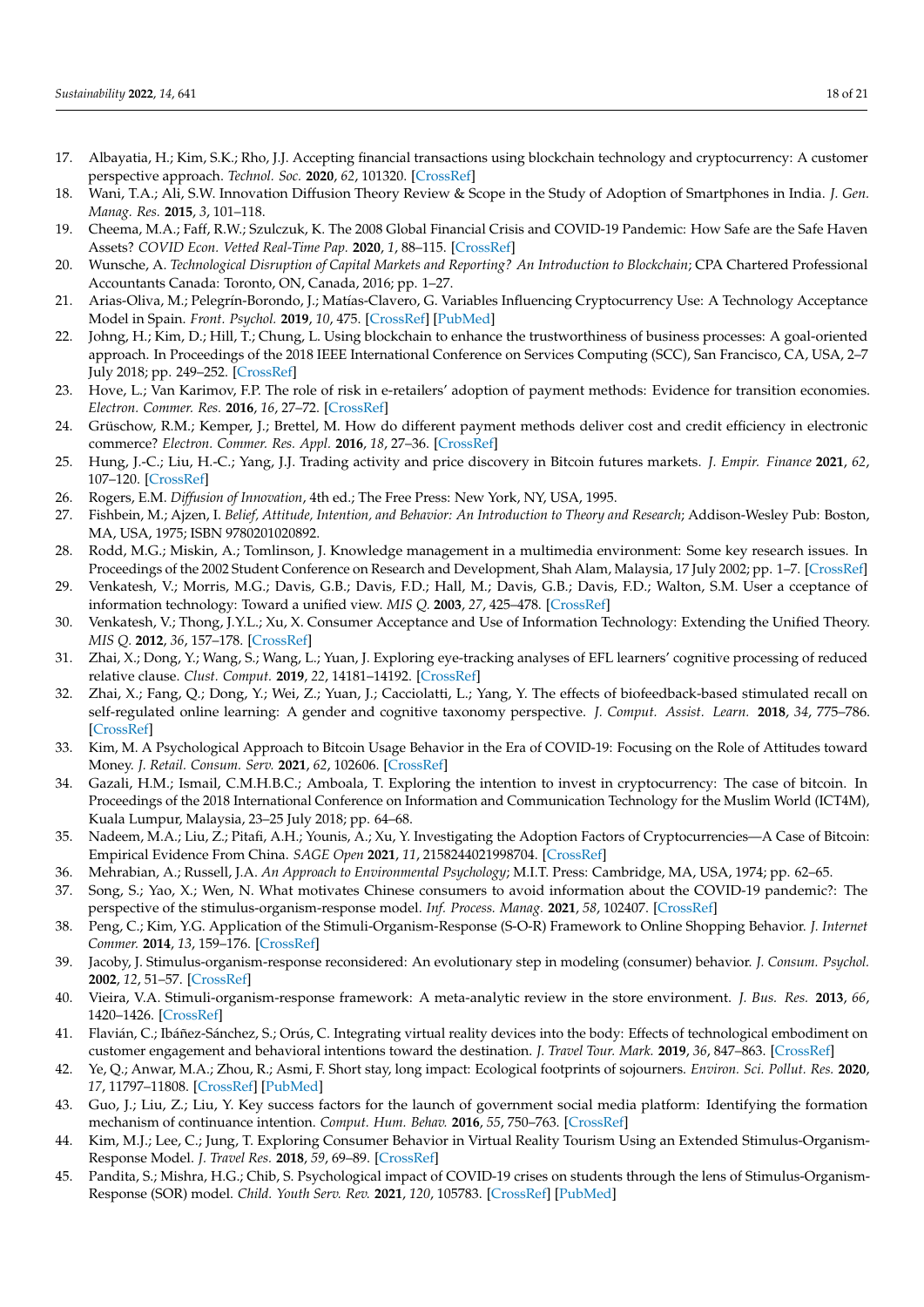- <span id="page-19-0"></span>46. Gatautis, R.; Vitkauskaite, E.; Gadeikiene, A.; Piligrimiene, Z. Gamification as a Mean of Driving Online Consumer Behaviour: SOR Model Perspective. *Inz. Ekon. Econ.* **2016**, *27*, 90–97. [\[CrossRef\]](http://doi.org/10.5755/j01.ee.27.1.13198)
- <span id="page-19-1"></span>47. Bagozzi, R.P. The Legacy of the Technology Acceptance Model and a Proposal for a Paradigm Shift. *J. Assoc. Inf. Syst.* **2007**, *8*, 244–254. [\[CrossRef\]](http://doi.org/10.17705/1jais.00122)
- <span id="page-19-2"></span>48. Delfabbro, P.; King, D.L.; Williams, J. The psychology of cryptocurrency trading: Risk and protective factors. *J. Behav. Addict.* **2021**, *10*, 201–207. [\[CrossRef\]](http://doi.org/10.1556/2006.2021.00037) [\[PubMed\]](http://www.ncbi.nlm.nih.gov/pubmed/34152998)
- <span id="page-19-3"></span>49. Berger, J.L.; Girardet, C.; Vaudroz, C.; Crahay, M. Teaching Experience, Teachers' Beliefs, and Self-Reported Classroom Management Practices: A Coherent Network. *SAGE Open* **2018**, *8*, 2158244017754119. [\[CrossRef\]](http://doi.org/10.1177/2158244017754119)
- <span id="page-19-4"></span>50. Ullah, N.; Al-Rahmi, W.M.; Alzahrani, A.I.; Alfarraj, O.; Alblehai, F.M. Blockchain technology adoption in smart learning environments. *Sustainability* **2021**, *13*, 1801. [\[CrossRef\]](http://doi.org/10.3390/su13041801)
- <span id="page-19-5"></span>51. Plouffe, C.R.; Hulland, J.S.; Vandenbosch, M. Research Report: Richness Versus Parsimony in Modeling Technology Adoption Decisions–Understanding Merchant Adoption of a Smart Card-Based Payment System. *Inf. Syst. Res.* **2001**, *12*, 208–222. [\[CrossRef\]](http://doi.org/10.1287/isre.12.2.208.9697)
- <span id="page-19-6"></span>52. Ayedh, A.; Echchabi, A.; Battour, M.; Omar, M. Malaysian Muslim investors' behaviour towards the blockchain-based Bitcoin cryptocurrency market. *J. Islam. Mark.* **2020**, *12*, 690–704. [\[CrossRef\]](http://doi.org/10.1108/JIMA-04-2019-0081)
- <span id="page-19-7"></span>53. Sun, Y.; Bhattacherjee, A.; Ma, Q. Extending technology usage to work settings: The role of perceived work compatibility in ERP implementation. *Inf. Manag.* **2009**, *46*, 351–356. [\[CrossRef\]](http://doi.org/10.1016/j.im.2009.06.003)
- <span id="page-19-8"></span>54. Sander, F.; Semeijn, J.; Mahr, D.; Mahr, D. The acceptance of blockchain technology in meat traceability and transparency. *Br. Food J.* **2018**, *120*, 2066–2079. [\[CrossRef\]](http://doi.org/10.1108/BFJ-07-2017-0365)
- <span id="page-19-9"></span>55. Calvão, F.; Archer, M. Digital extraction: Blockchain traceability in mineral supply chains. *Polit. Geogr.* **2021**, *87*, 102381. [\[CrossRef\]](http://doi.org/10.1016/j.polgeo.2021.102381)
- <span id="page-19-10"></span>56. Lin, J.; Shen, Z.; Miao, C. Using blockchain technology to build trust in sharing LoRaWAN IoT. In Proceedings of the 2nd International Conference on Crowd Science and Engineering, Beijing, China, 6–9 July 2017; pp. 38–43.
- <span id="page-19-11"></span>57. Pardo, M.Á.; Jiménez, E.; Pérez-Villarreal, B. Misdescription incidents in seafood sector. *Food Control.* **2016**, *62*, 277–283. [\[CrossRef\]](http://doi.org/10.1016/j.foodcont.2015.10.048)
- <span id="page-19-12"></span>58. Ross, O.; Jensen, J.; Asheim, T. Assets under Tokenization. *SSRN Electron. J.* **2019**, 1–9. [\[CrossRef\]](http://doi.org/10.2139/ssrn.3488344)
- <span id="page-19-13"></span>59. Grover, P.; Kar, A.K.; Janssen, M.; Ilavarasan, P.V. Perceived usefulness, ease of use and user acceptance of blockchain technology for digital transactions–insights from user-generated content on Twitter. *Enterp. Inf. Syst.* **2019**, *13*, 771–800. [\[CrossRef\]](http://doi.org/10.1080/17517575.2019.1599446)
- <span id="page-19-14"></span>60. Chiappetta, M. The Technostress: Definition, symptoms and risk prevention. *Senses Sci.* **2017**, *4*, 358–361. [\[CrossRef\]](http://doi.org/10.14616/sands-2017-1-358361)
- <span id="page-19-15"></span>61. John, S.P. The integration of information technology in higher education: A study of faculty's attitude towards IT adoption in the teaching process. *Contaduria y Adm.* **2015**, *60*, 230–252. [\[CrossRef\]](http://doi.org/10.1016/j.cya.2015.08.004)
- <span id="page-19-16"></span>62. Tarafdar, M.; Tu, Q.; Ragu-Nathan, T. Impact of technostress on end-user satisfaction and performance. *J. Manag. Inf. Syst.* **2010**, *27*, 303–334. [\[CrossRef\]](http://doi.org/10.2753/MIS0742-1222270311)
- <span id="page-19-17"></span>63. Beames, J.R.; Johnston, L.; O'Dea, B.; Torok, M.; Christensen, H.; Boydell, K.M.; Werner-Seidler, A. Factors that help and hinder the implementation of digital depression prevention programs: School-based cross-sectional study. *J. Med. Internet Res.* **2021**, *23*, e26223. [\[CrossRef\]](http://doi.org/10.2196/26223) [\[PubMed\]](http://www.ncbi.nlm.nih.gov/pubmed/34448701)
- <span id="page-19-18"></span>64. Tams, S.; Thatcher, J.B.; Grover, V. Concentration, competence, confidence, and capture: An experimental study of age, interruption-based technostress, and task performance. *J. Assoc. Inf. Syst.* **2018**, *19*, 857–908. [\[CrossRef\]](http://doi.org/10.17705/1jais.00511)
- <span id="page-19-19"></span>65. Chou, H.L.; Chou, C. A multigroup analysis of factors underlying teachers' technostress and their continuance intention toward online teaching. *Comput. Educ.* **2021**, *175*, 104335. [\[CrossRef\]](http://doi.org/10.1016/j.compedu.2021.104335)
- <span id="page-19-20"></span>66. Salazar-Concha, C.; Ficapal-Cusí, P.; Boada-Grau, J.; Camacho, L.J. Analyzing the evolution of technostress: A science mapping approach. *Heliyon* **2021**, *7*, e06726. [\[CrossRef\]](http://doi.org/10.1016/j.heliyon.2021.e06726) [\[PubMed\]](http://www.ncbi.nlm.nih.gov/pubmed/33912710)
- <span id="page-19-21"></span>67. Stadin, M.; Nordin, M.; Broström, A.; Magnusson Hanson, L.L.; Westerlund, H.; Fransson, E.I. Technostress operationalised as information and communication technology (ICT) demands among managers and other occupational groups–Results from the Swedish Longitudinal Occupational Survey of Health (SLOSH). *Comput. Human Behav.* **2021**, *114*, 106486. [\[CrossRef\]](http://doi.org/10.1016/j.chb.2020.106486)
- <span id="page-19-22"></span>68. Fuglseth, A.M.; Sørebø, Ø. The effects of technostress within the context of employee use of ICT. *Comput. Human Behav.* **2014**, *40*, 161–170. [\[CrossRef\]](http://doi.org/10.1016/j.chb.2014.07.040)
- <span id="page-19-23"></span>69. Li, L.; Wang, X. Technostress inhibitors and creators and their impacts on university teachers' work performance in higher education. *Cogn. Technol. Work* **2021**, *23*, 315–330. [\[CrossRef\]](http://doi.org/10.1007/s10111-020-00625-0)
- <span id="page-19-24"></span>70. Atabek, O. Associations between Emotional States, Self-Efficacy For and Attitude Towards Using Educational Technology. *Int. J. Progress. Educ.* **2020**, *16*, 175–194. [\[CrossRef\]](http://doi.org/10.29329/ijpe.2020.241.12)
- <span id="page-19-25"></span>71. Tarafdar, M.; Tu, Q.; Ragu-Nathan, B.S.; Ragu-Nathan, T.S. The impact of technostress on role stress and productivity. *J. Manag. Inf. Syst.* **2007**, *24*, 301–328. [\[CrossRef\]](http://doi.org/10.2753/MIS0742-1222240109)
- <span id="page-19-26"></span>72. Rogers, T.; Kowal, J. Selection of glass, anodic bonding conditions and material compatibility for silicon-glass capacitive sensors. *Sens. Actuators A Phys.* **1995**, *46*, 113–120. [\[CrossRef\]](http://doi.org/10.1016/0924-4247(94)00872-F)
- <span id="page-19-27"></span>73. Altawallbeh, M.; Soon, F.; Thiam, W.; Alshourah, S. Mediating role of attitude, subjective norm and perceived behavioural control in the relationships between their respective salient beliefs and behavioural intention to adopt e-learning among instructors in Jordanian universities. *J. Educ. Pract.* **2015**, *6*, 152–160.
- <span id="page-19-28"></span>74. Ko, T.; Lee, J.; Ryu, D. Blockchain Technology and Manufacturing Industry: Real-Time Transparency and Cost Savings. *Sustainability* **2018**, *10*, 4274. [\[CrossRef\]](http://doi.org/10.3390/su10114274)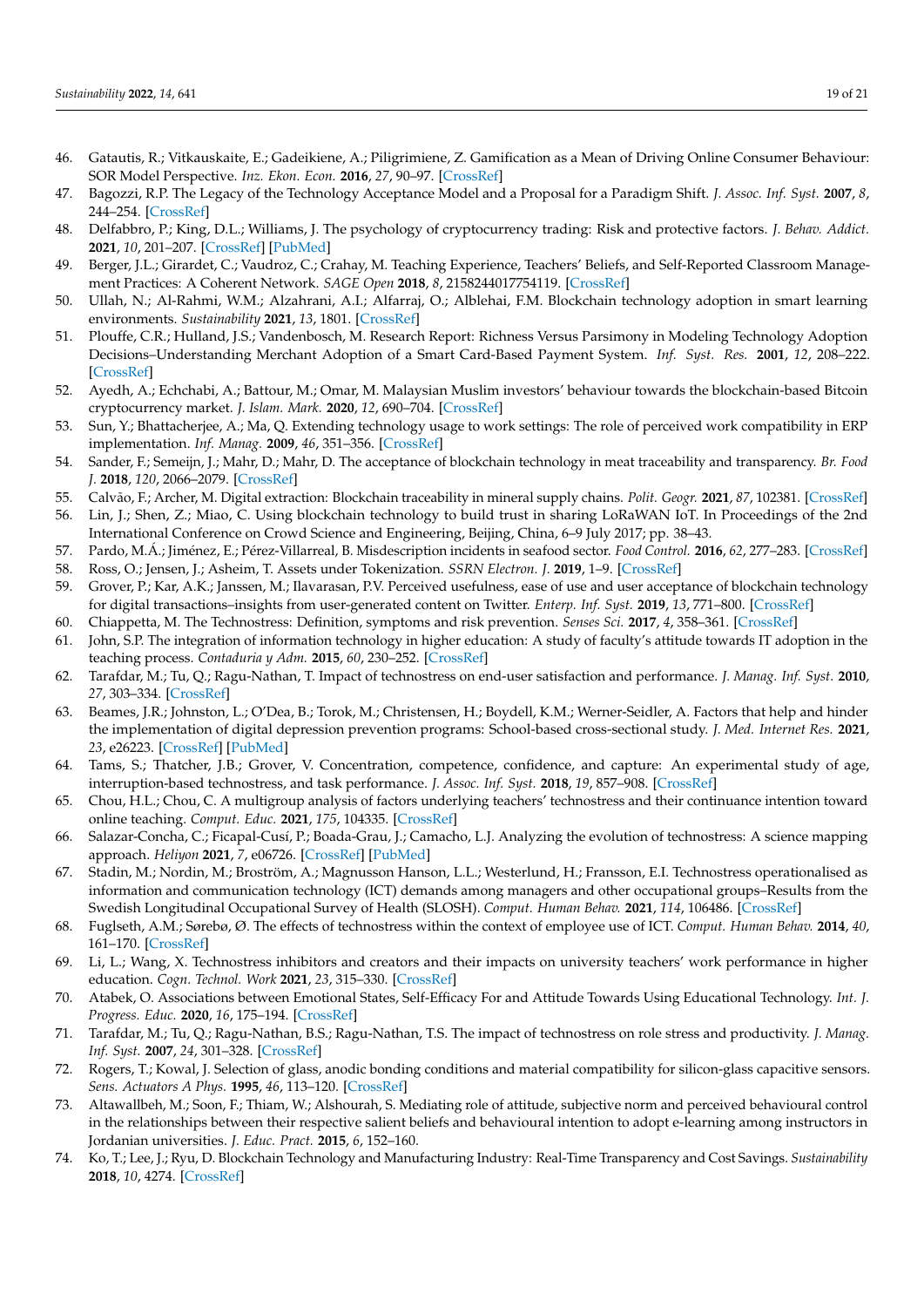- <span id="page-20-0"></span>75. Tezel, A.; Papadonikolaki, E.; Yitmen, I.; Hilletofth, P. Preparing construction supply chains for blockchain technology: An investigation of its potential and future directions. *Front. Eng. Manag.* **2020**, *7*, 547–563. [\[CrossRef\]](http://doi.org/10.1007/s42524-020-0110-8)
- <span id="page-20-1"></span>76. DuPree, Y. Determinants of Intention to Use New Technology: An Investigation of Students in Higher Education. Ph.D. Thesis, Nova Southeastern University, Fort Lauderale, FL, USA, 2015.
- <span id="page-20-2"></span>77. Makarov, I.; Schoar, A. Trading and arbitrage in cryptocurrency markets. *J. Financ. Econ.* **2020**, *135*, 293–319. [\[CrossRef\]](http://doi.org/10.1016/j.jfineco.2019.07.001)
- <span id="page-20-3"></span>78. Chakravaram, V.; Ratnakaram, S.; Agasha, E. *Cryptocurrency: Threat or Opportunity*; Springer: Singapore, 2020; ISBN 9789811579615.
- <span id="page-20-4"></span>79. Bolotaeva, O.S.; Stepanova, A.A.; Alekseeva, S.S. The Legal Nature of Cryptocurrency. In *IOP Conference Series: Earth and Environmental Science*; IOP Publishing: Bristol, UK, 2019; Volume 272, p. 032166. [\[CrossRef\]](http://doi.org/10.1088/1755-1315/272/3/032166)
- <span id="page-20-5"></span>80. Nolasco Braaten, C.; Vaughn, M.S. Convenience Theory of Cryptocurrency Crime: A Content Analysis of U.S. Federal Court Decisions. *Deviant Behav.* **2021**, *42*, 958–978. [\[CrossRef\]](http://doi.org/10.1080/01639625.2019.1706706)
- <span id="page-20-6"></span>81. Daniel, W.W.; Cross, C.L. *Biostatistics: A Foundation for Analysis in the Health Sciences*, 11th ed.; John Wiley & Sons Inc.: New York, NY, USA, 2018.
- <span id="page-20-7"></span>82. Ragu-Nathan, T.S.; Monideepa, T.; Ragu-Nathan, B.S.; Tu, Q. The Consequences of Technostress for End Users in Organizations: Conceptual Development and Empirical Validation. *Inf. Syst. Res.* **2008**, *19*, 417–433. [\[CrossRef\]](http://doi.org/10.1287/isre.1070.0165)
- <span id="page-20-8"></span>83. Zhu, Y.; Kanjanamekanant, K. No trespassing: Exploring privacy boundaries in personalized advertisement and its effects on ad attitude and purchase intentions on social media. *Inf. Manag.* **2021**, *58*, 103314. [\[CrossRef\]](http://doi.org/10.1016/j.im.2020.103314)
- <span id="page-20-9"></span>84. Fazal-e-hasan, S.M.; Amrollahi, A.; Mortimer, G.; Adapa, S. Computers in Human Behavior A multi-method approach to examining consumer intentions to use smart retail technology. *Comput. Hum. Behav.* **2021**, *117*, 106622. [\[CrossRef\]](http://doi.org/10.1016/j.chb.2020.106622)
- <span id="page-20-10"></span>85. Urban, B.; Kujinga, L. The institutional environment and social entrepreneurship intentions. *Int. J. Entrep. Behav. Res.* **2017**, *23*, 638–655. [\[CrossRef\]](http://doi.org/10.1108/IJEBR-07-2016-0218)
- <span id="page-20-11"></span>86. Venkatesh, V.; Thong, J.Y.; Chan, F.K.; Hu, P.J. Managing Citizens Uncertainty in E-Government Services: The Mediating and Moderating Roles of Transparency and Trust. *Inf. Syst. Res.* **2016**, *27*, 87–111. [\[CrossRef\]](http://doi.org/10.1287/isre.2015.0612)
- <span id="page-20-12"></span>87. Dutta, D.K.; Gwebu, K.L.; Wang, J. Personal innovativeness in technology, related knowledge and experience, and entrepreneurial intentions in emerging technology industries: A process of causation or effectuation? *Int. Entrep. Manag. J.* **2015**, *11*, 529–555. [\[CrossRef\]](http://doi.org/10.1007/s11365-013-0287-y)
- <span id="page-20-13"></span>88. Hair, J.F.; Black, W.C.; Babin, B.J.; Anderson, R.E. *Multivariate Data Analysis*, 7th ed.; Pearson Education: Upper Saddle River, NJ, USA, 2014.
- <span id="page-20-14"></span>89. Harman, H.H. *Modern Factor Analysis*; University of Chicago Press: Chicago, IL, USA, 1976; ISBN 0226316521.
- <span id="page-20-15"></span>90. Elliot, A.C.; Woodward, W.A. *IBM SPSS by Example: A Practical Guide to Statistical Data Analysis*, 2nd ed.; SAGE Publication: London, UK, 2016.
- <span id="page-20-16"></span>91. Hu, L.T.; Bentler, P.M. Cutoff criteria for fit indexes in covariance structure analysis: Conventional criteria versus new alternatives. *Struct. Equ. Model.* **1999**, *6*, 1–55. [\[CrossRef\]](http://doi.org/10.1080/10705519909540118)
- <span id="page-20-17"></span>92. Hooper, D.; Mullen, J.; Hooper, D.; Coughlan, J.; Mullen, M.R. Structural Equation Modelling: Guidelines for Determining Model Fit. *Electron. J. Bus. Res. Methods* **2008**, *6*, 53–60.
- <span id="page-20-18"></span>93. Keren, F.; Siddiquei, A.N.; Anwar, M.A.; Asmi, F.; Ye, Q. What Explains Natives and Sojourners Preventive Health Behavior in a Pandemic: Role of Media and Scientific Self-Efficacy. *Front. Psychol.* **2021**, *12*, 2446. [\[CrossRef\]](http://doi.org/10.3389/fpsyg.2021.664399)
- <span id="page-20-19"></span>94. Zhai, X.; Asmi, F.; Zhou, R.; Ahmad, I.; Anwar, M.A.; Saneinia, S.; Li, M. Investigating the Mediation and Moderation Effect of Students Addiction to Virtual Reality Games: A Perspective of Structural Equation Modeling. *Discret. Dyn. Nat. Soc.* **2020**. [\[CrossRef\]](http://doi.org/10.1155/2020/5714546)
- <span id="page-20-20"></span>95. Pallant, J. SPSS Survival Manual: A Step by Step Guide to Data Analysis Using IBM SPSS, 6th ed.; McGraw-Hill Education: Berkshire, UK, 2016; ISBN 9780335261543.
- <span id="page-20-21"></span>96. Antonius, R. *Interpreting Quantitative Data with SPSS*, 1st ed.; SAGE Publications: London, UK, 2003.
- <span id="page-20-22"></span>97. Fornell, C.; Larcker, D. Evaluating Structural Equation Models with Unobservable Variables and Measurement Error. *J. Mark. Res.* **1981**, *18*, 39–50. [\[CrossRef\]](http://doi.org/10.1177/002224378101800104)
- <span id="page-20-23"></span>98. Henseler, J. *ADANCO 2.0.1: User Manual*; Composite Modeling GmbH & Co. KG: Kleve, Germany, 2017.
- <span id="page-20-24"></span>99. Jonker, N. What drives the adoption of crypto-payments by online retailers? *Electron. Commer. Res. Appl.* **2019**, *35*, 100848. [\[CrossRef\]](http://doi.org/10.1016/j.elerap.2019.100848)
- <span id="page-20-25"></span>100. Asmi, F.; Anwar, M.A.; Zhou, R.; Nawaz, M.A.; Tahir, F. Predicting functional transparency and privacy concerns as future challenge for diffusion of IoT and blockchain. In Proceedings of the 3rd International Conference on Big Data and Internet of Things, Melbourn, Australia, 22–24 August 2019; pp. 99–104. [\[CrossRef\]](http://doi.org/10.1145/3361758.3361770)
- <span id="page-20-26"></span>101. Turja, T.; Aaltonen, I.; Taipale, S.; Oksanen, A. Information & Management Robot acceptance model for care (RAM-care): A principled approach to the intention to use care robots. *Inf. Manag.* **2020**, *57*, 103220. [\[CrossRef\]](http://doi.org/10.1016/j.im.2019.103220)
- <span id="page-20-27"></span>102. Brooks, S.; Califf, C. Social media-induced technostress: Its impact on the job performance of it professionals and the moderating role of job characteristics. *Comput. Net.* **2017**, *114*, 143–153. [\[CrossRef\]](http://doi.org/10.1016/j.comnet.2016.08.020)
- <span id="page-20-28"></span>103. Pietrych, L.; Sandubete, J.E.; Escot, L. Solving the chaos model-data paradox in the cryptocurrency market. *Commun. Nonlinear Sci. Numer. Simul.* **2021**, *102*, 105901. [\[CrossRef\]](http://doi.org/10.1016/j.cnsns.2021.105901)
- <span id="page-20-29"></span>104. Tarafdar, M.; Pullins, E.B.; Ragu-Nathan, T.S. Technostress: Negative effect on performance and possible mitigations. *Inf. Syst. J.* **2015**, *25*, 103–132. [\[CrossRef\]](http://doi.org/10.1111/isj.12042)